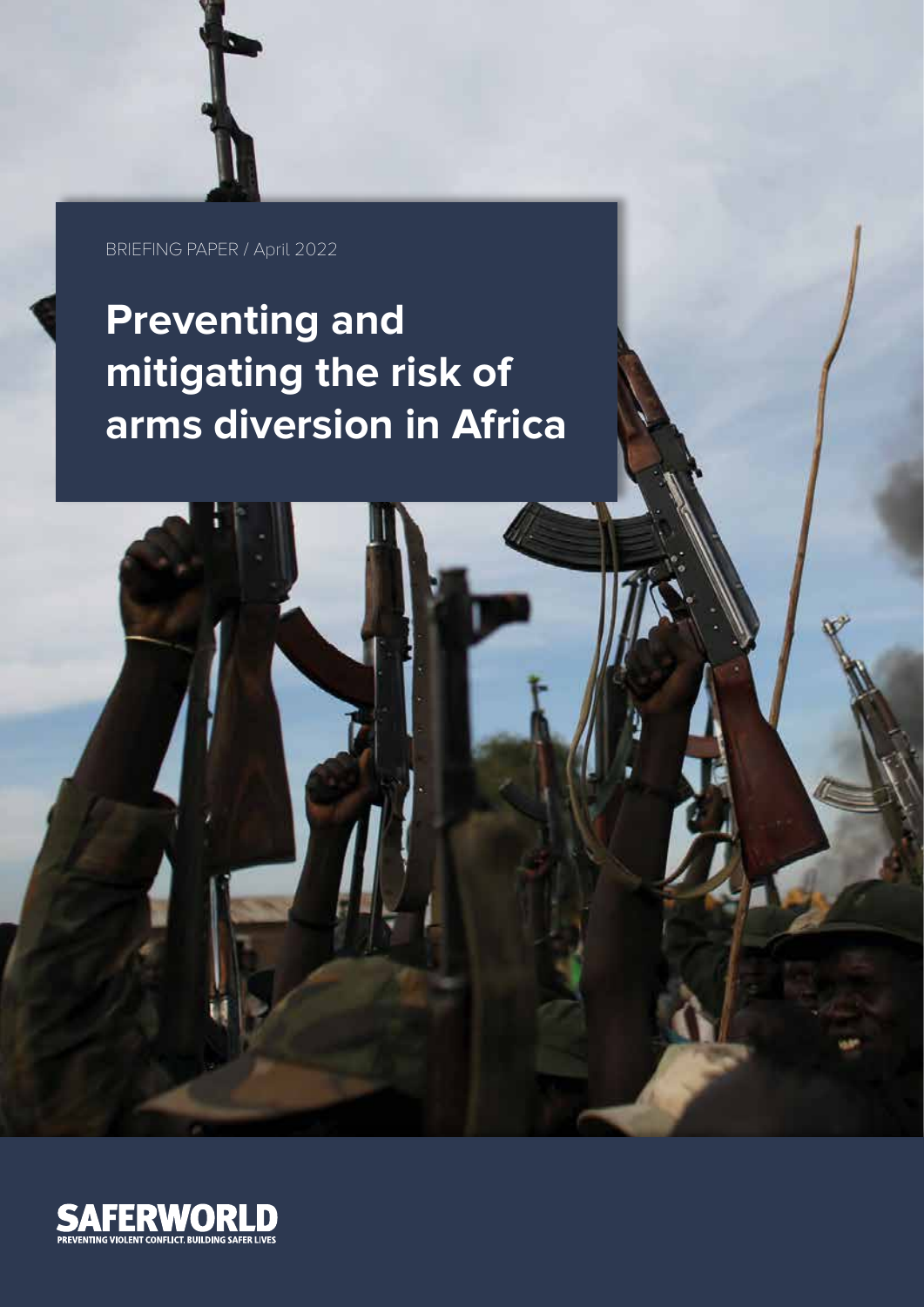## **Acknowledgements**

This briefing paper has been produced as part of a Saferworld-led project on 'Africa–China–Europe dialogue and cooperation on preventing the diversion of arms and ammunition in Africa'. The project is supported by the European Union.



European Union funded Council Decision (CFSP) 2019/1298 of 31 July 2019

# **Authors and contributors**

This report was written for Saferworld by Elizabeth Kirkham. Thanks also go to Lucia Montanaro of Saferworld Europe and Simone Wisotzki of the Peace Research Institute Frankfurt for their insightful comments.

## **Abbreviations and acronyms**

| <b>ATT</b>    | Arms Trade Treaty                                              |
|---------------|----------------------------------------------------------------|
| <b>DRC</b>    | Democratic Republic of the Congo                               |
|               | <b>ECOWAS</b> Economic Community of West African States        |
| EU            | European Union                                                 |
| <b>EUC</b>    | $End$ -use $(r)$ certificate                                   |
| <b>EWG</b>    | <b>Expert Working Group</b>                                    |
| <b>FOCAC</b>  | Forum for China-Africa Cooperation                             |
| <b>IATG</b>   | <b>International Ammunition Technical</b><br>Guidelines        |
| IТI           | <b>International Tracing Instrument</b>                        |
| <b>MOSAIC</b> | Modular Small-Arms-Control<br><b>Implementation Compendium</b> |
|               |                                                                |
| <b>NGO</b>    | Non-governmental organisation                                  |
| <b>OSCE</b>   | Organization for Security and Co-operation<br>in Europe        |
| <b>PSV</b>    | Post-shipment verification                                     |
| <b>SADC</b>   | Southern African Development Community                         |
| <b>SALW</b>   | Small arms and light weapons                                   |
| <b>SPLA</b>   | Sudan People's Liberation Army                                 |
| UN            | <b>United Nations</b>                                          |

© Saferworld, April 2022. All rights reserved. No part of this publication may be reproduced, stored in a retrieval system or transmitted in any form or by any means electronic, mechanical, photocopying, recording or otherwise, without full attribution. Saferworld welcomes and encourages the utilisation and dissemination of the material included in this publication.

Rebel fighters hold up their rifles as they walk in front of a bushfire in a rebel-controlled territory in Upper Nile State, South Sudan, 13 February 2014. © REUTERS/Goran Tomasevic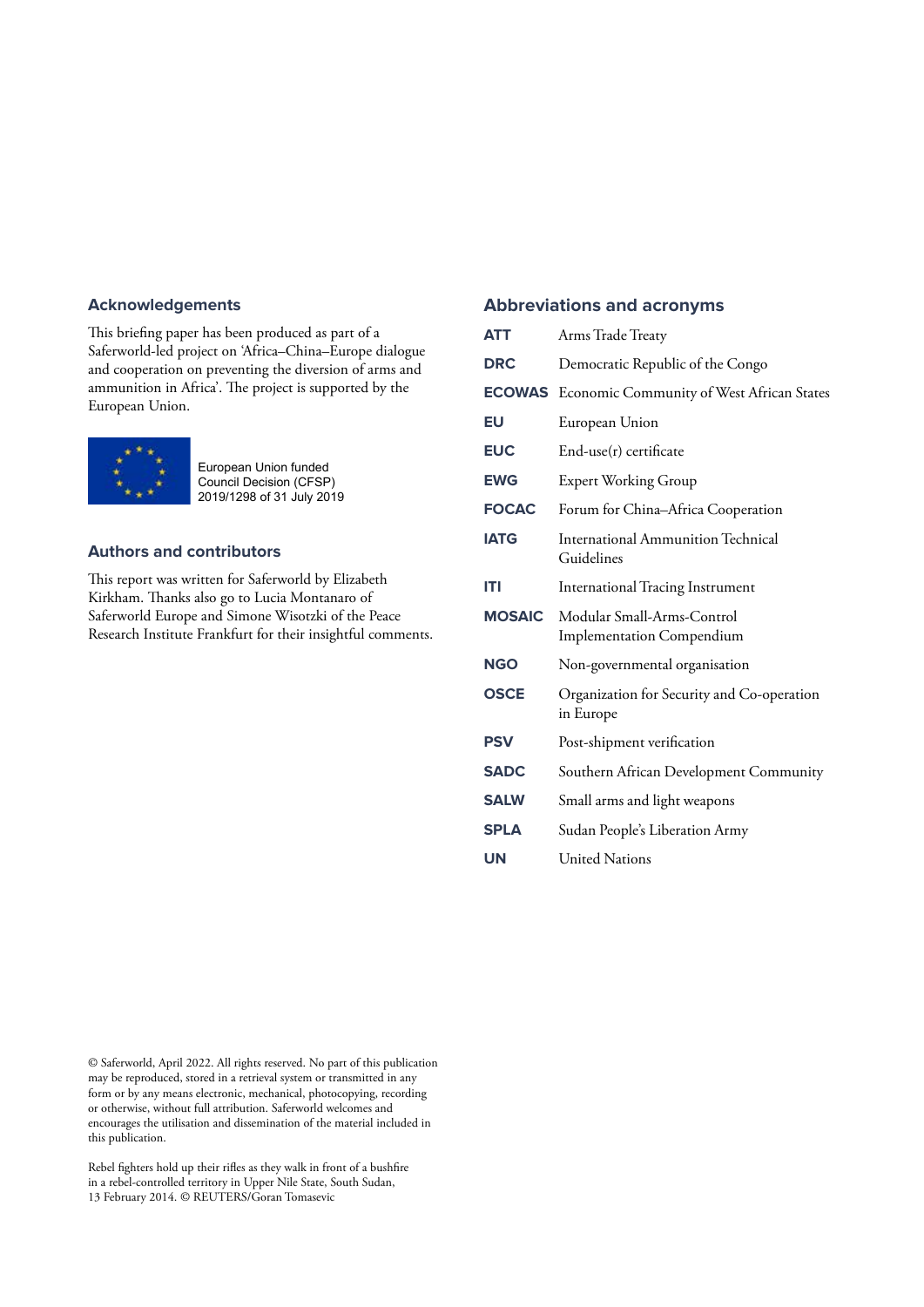On 31 July 2019, the Council of the European Union (EU) adopted the Council Decision of the Common Foreign and Security Policy 2019/1298 in support of a project on '*Africa-China-Europe dialogue and cooperation on preventing the diversion of arms and ammunition in Africa*' (see box opposite).

Building on the achievements of a previous EU-funded project on 'EU-China-Africa dialogue and cooperation on conventional arms controls' – which ran between 2012 and 2014**1** – the new project is being implemented by Saferworld**2** in cooperation with the Beijing-based China Arms Control and Disarmament Association and the Nairobi-based Security Research & Information Centre. This briefing is one in a series of publications that will be produced under this project.

The 2019 EU Council Decision supporting the implementation of the Africa-China-Europe project is anchored in a range of EU and international strategies and commitments, including the EU Strategy against illicit firearms, small arms and light weapons (SALW) and their ammunition, entitled 'Securing Arms, Protecting Citizens'.**<sup>3</sup>** The dual purpose of the strategy is to: guide integrated, collective and coordinated European action to prevent and curb the illicit acquisition of SALW and their ammunition by terrorists, criminals and other unauthorised actors; and promote accountability and responsibility with regards to the legal arms trade, including through the universalisation and implementation of the Arms Trade Treaty and the effective implementation of the United Nations (UN) Programme of Action to Prevent, Combat and Eradicate the Illicit Trade in Small Arms and Light Weapons in All Its Aspects. It also supports the African Union and relevant regional economic communities in their efforts against the illicit trade in SALW and their ammunition – as encapsulated, for example, in the African Union 'Silencing the Guns' initiative.**4** Also of significance to this project is the EU-wide strategic framework to support security sector reform, which guides security assistance activities by the EU and its member states.**<sup>5</sup>**

In its 2016 EU Strategy for China, the EU also reasserted its commitments to maintain regular and substantial dialogue with China to seek – in conjunction with member states – greater common ground on disarmament and non-proliferation, as well as on other important security matters.**<sup>6</sup>**

# **Project overview**

The project aims to promote three-way dialogue and cooperation between people, organisations and institutions in Africa, China and Europe on tackling the illicit trade and diversion of arms – in particular SALW and ammunition – into and within conflict-affected contexts in Africa.

The project raises awareness in Africa, China and the EU on how the illicit flow of arms – particularly SALW and ammunition – to unauthorised actors in Africa exacerbates insecurity and violence and undermines public security, socio-economic development and the effective functioning of state institutions. The project also promotes accountability and responsibility with regard to the legal arms trade, by demonstrating how effective arms export control can contribute to mitigating the risk of arms and ammunition being diverted into the illicit market.

A non-governmental Africa-China-Europe Expert Working Group (EWG) has been set up to: increase awareness and engagement on issues related to the illicit trade and diversion of arms and ammunition into and inside Africa; promote compliance with existing commitments and recommend new policies where necessary; and increase cooperation and action between policymakers in Africa, China and the EU to tackle diversion and reduce armsrelated violence. The EWG is made up of nine experts – three each from Africa, China and the EU – who have been drawn from think tanks, research centres and academic institutions.

To read more about the EWG members and keep up to date on their work, visit the official project website: **[www.a-c-eproject.eu](http://www.a-c-eproject.eu)**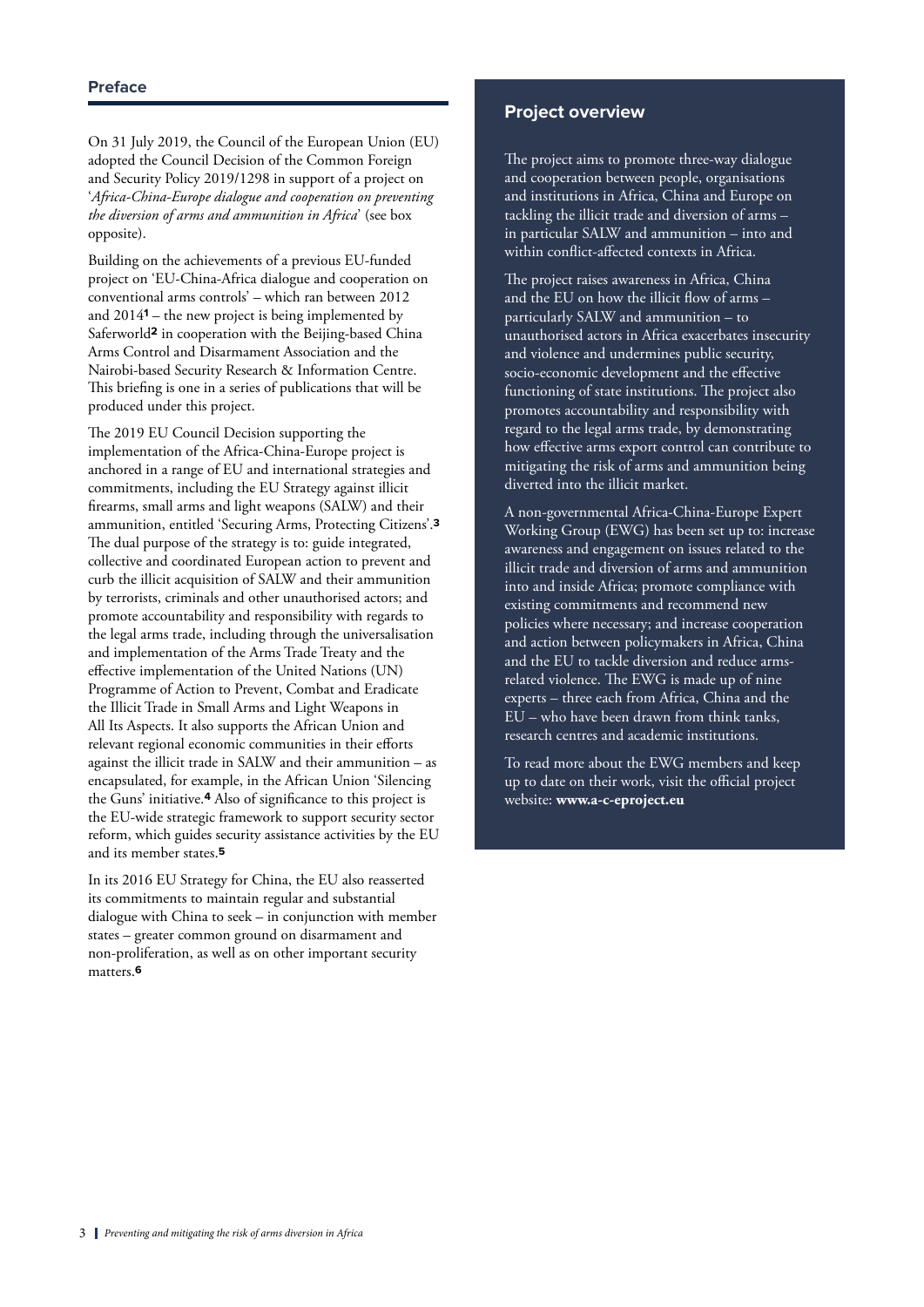The two decades since 2000 have witnessed the establishment of an array of international and regional agreements and mechanisms for tackling the illicit trade in conventional arms. In Africa,**7** arrangements – primarily focused on controlling SALW**8** and ammunition flows – have been concluded at both continental**9** and subregional**10** levels. While these initiatives have provided a focus and a framework for the efforts to tackle arms proliferation and for provision of assistance to address it, there is little evidence to suggest that the illicit arms problem will soon be resolved, in part due to its scale: according to research published in a 2019 report by the Small Arms Survey,**11** African non-state actors (including civilians, armed groups and business entities) are estimated to hold in excess of 40 million small arms – with fewer than six million officially registered, while state actors (including military and law enforcement) are estimated to possess fewer than 11 million pieces.

The devastating impact of the illicit trade and misuse of conventional arms – by both state and non-state forces – is most keenly felt among communities in regions affected by conflict, where the availability and misuse of such arms perpetuate a vicious cycle of violence and insecurity,**<sup>12</sup>** fuelling violations of international human rights and humanitarian law, intra-community tensions, genderbased violence**13** and forced displacement: as of June 2020, 29 million people in Africa were forcibly displaced from their homes.**14** In other contexts, the illicit trade and diversion of SALW and ammunition drives high levels of armed violence, while contributing to crime and terrorism. It is thus in the interests of all states that seek to

promote human security as well as national, regional and international security and stability, to do their utmost to address the problem of illicit arms.

Diversion is often the crucial link between the authorised or 'legal' arms trade and the illicit trade. Indeed there is a plethora of evidence, as found in UN Panel reports**15** and provided by non-governmental organisations (NGOs)**<sup>16</sup>** and investigative journalists,**17** pointing to diversion as one of the principal ways in which legally traded arms find their way from their authorised end-users to unauthorised groups and individuals who use them in the commission and facilitation of violations of international law.**18** It is vital, therefore, that international, regional and national efforts to prevent the illicit trade and diversion of SALW are redoubled, with renewed focus on effective regulation of weapons transfers.

Diversion prevention should be placed above other perceived strategic imperatives, such as the desire to bolster the security of fragile states through SALW transfers to poorly trained and unreliable armed forces.**19** Controls should be further enhanced through more extensive and institutionalised inclusion of women and gender minorities in arms transfer decision-making processes in recognition of the varied impact of arms proliferation and misuse on women and men, girls and boys, as well as the role of violent masculinities driving illicit acquisition and the misuse of SALW.**20** With this in mind, the aim of this briefing is to explore the circumstances, mechanisms and processes that fuel and enable the diversion of SALW and ammunition in Africa, and to consider what steps can be taken by states affected and/or concerned by the diversion of SALW and ammunition**21** – individually and jointly – to identify, track and eliminate this problem.



22 September 2021. © REUTERS/Baz Ratner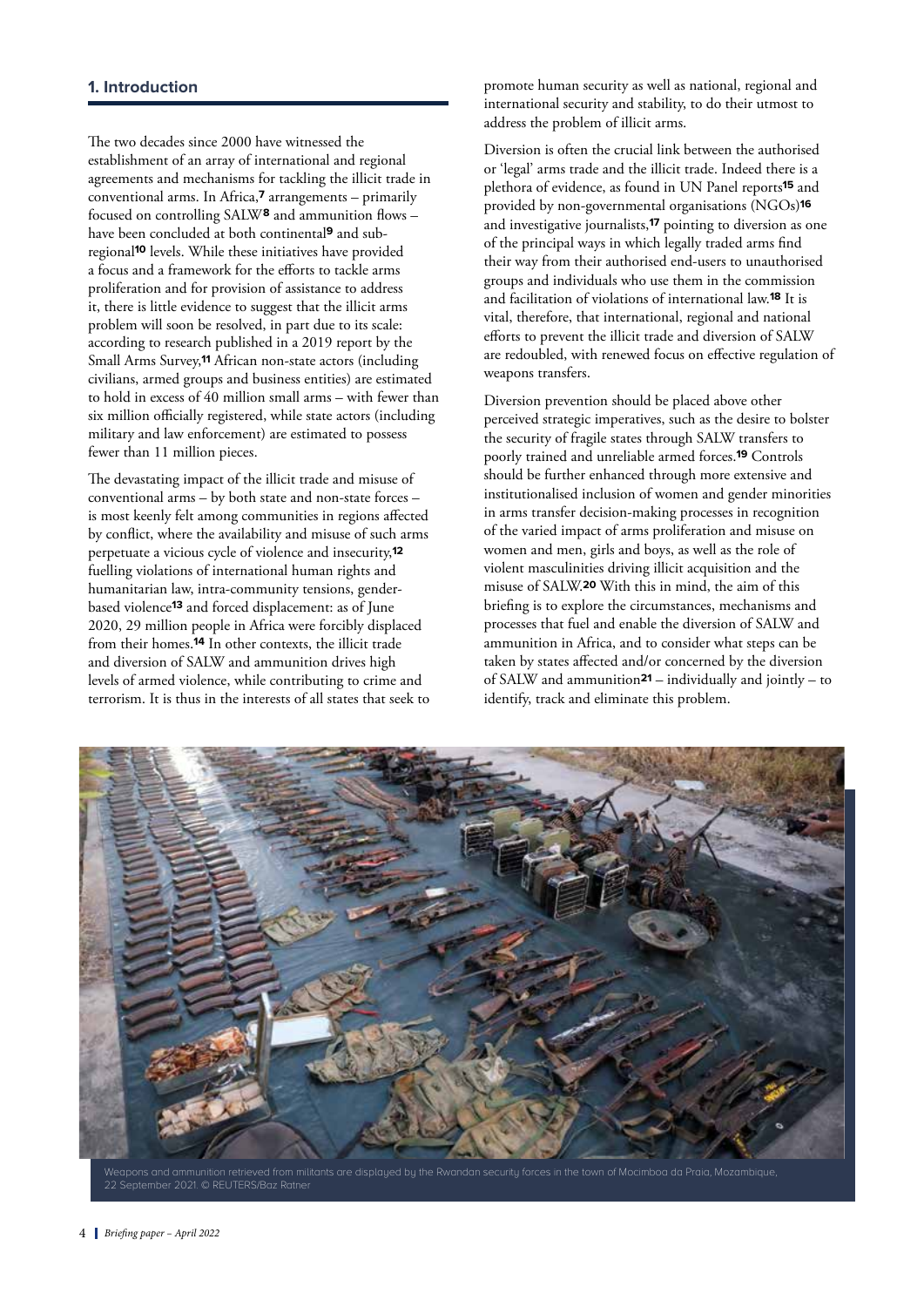

# **2. The problem of SALW diversion**

Diversion can take place at any stage in the life cycle of a weapon or of ammunition.**22** The many circumstances that can contribute to such diversion give rise to a complex phenomenon which is not universally recognised or understood. Key factors that may combine in the facilitation of arms diversion include (but are not limited to):

- the existence of armed conflict, instability and/or armed violence
- a lack of effective state control over the ownership and use of arms, in particular SALW
- the potential for diversion of arms during transfer and also from arms stockpiles and holdings
- the extended timeframe during which diversion may take place
- the potential for a range of actors, both government and non-government, to be involved in arms diversion
- the potential for diversion to be a deliberate, premeditated act, or to be the result of loss, theft or neglect
- the different perspectives that exist among supplier and recipient states as to whether recipient states have the right to retransfer or reassign weapons that have been purchased legally.

## **Diversion points in the arms transfer chain**

There are four main junctures in the arms transfer chain at which diversion can occur:**<sup>23</sup>**

1. Before a transfer takes place (for example, at point of manufacture/sale; during domestic movement or storage)

- 2. During the transfer (for example, en route to, or from, warehouse facilities at the port or land border of the exporting state; in transit through the jurisdiction of third-party states)
- 3. At or after importation (for example, on arrival at the importing state or from warehouse facilities at the port or land border; en route to, or upon entering possession of, the authorised end-user)
- 4. Post-delivery (for example, on entering state holdings/ stockpiles; during service, destruction, disposal or reexport)

The multiple opportunities for diversion throughout the arms transfer chain place responsibility on all states – whether exporter, importer, or the locus for transit/ transhipment or brokering – to play their part in preventing and responding to diversion. Indeed, each stage in the arms transfer chain has its own vulnerabilities and associated diversion risks which in turn shape the types of prevention and mitigation strategies that are most appropriate and most likely to prove effective: different types of actions to prevent diversion are required by arms exporting states, by transit states and by importing states as well as by arms manufacturers, exporters/traders/dealers, intermediaries including brokers, transport/freight forwarding agents, logistics and warehouse managers, and end-users (whether military, security, police or civilian). Furthermore, while action to prevent diversion will often occur at national level, the interconnected nature of the global arms trade means that bilateral, multilateral, and international cooperation and information exchange is also necessary to highlight diversion risks and ensure effective prevention, mitigation and remedial action. It is important, therefore, that all those involved in the transfer of arms are aware of their responsibilities and take timely and appropriate action to prevent and address diversion so that progress in one area is not undermined by carelessness or neglect in another.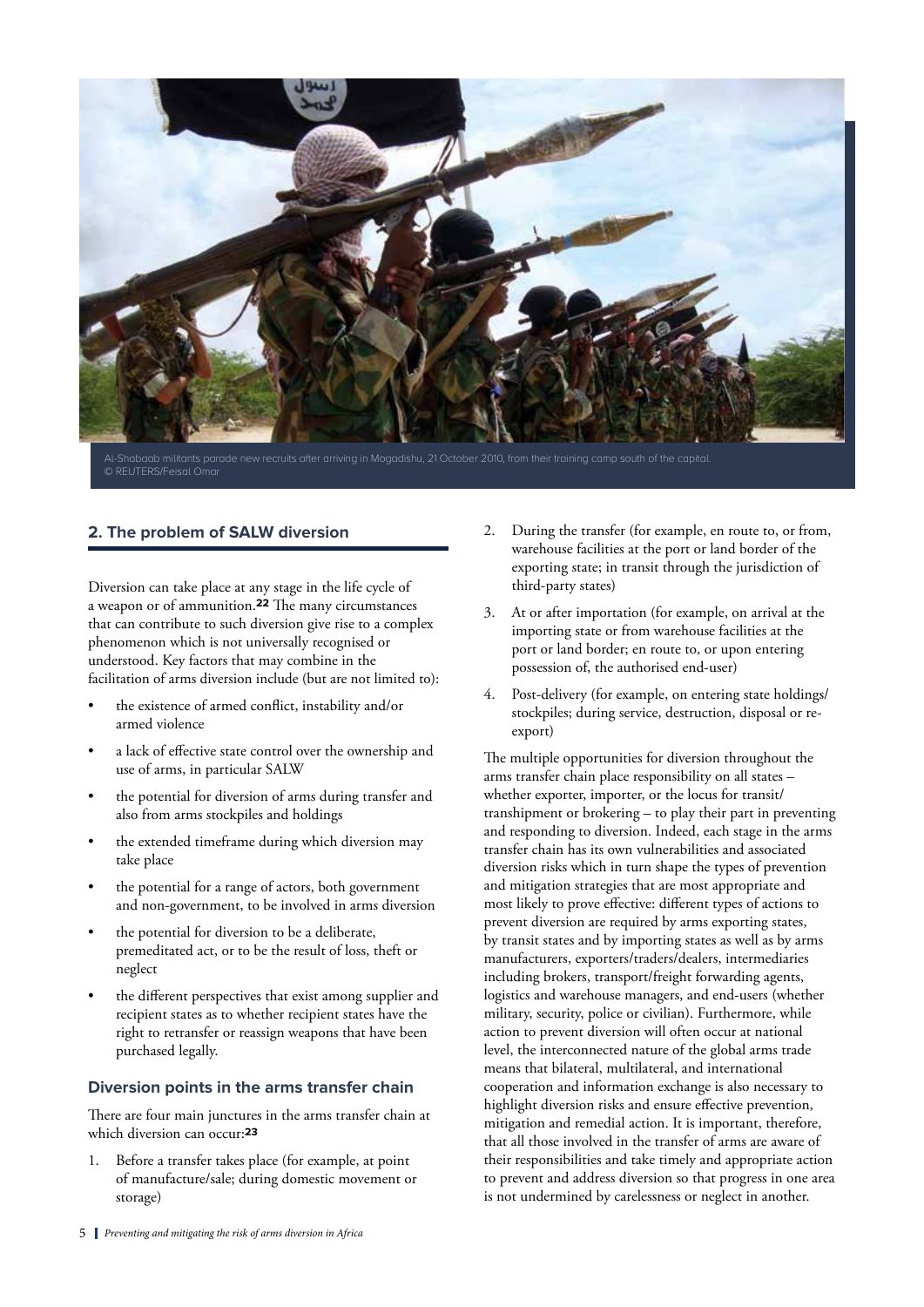## **3. SALW diversion in Africa**

While it varies in nature and severity between different subregions, the diversion of conventional arms to unauthorised end-users is a critical issue for Africa as a whole. At the time of writing, at least 20 African countries are affected by conflict and insurgencies, all of which are fuelled by illicit arms.**24** Although transfers of arms from the point of manufacture directly to non-state armed groups and embargoed states do occur, the majority of weapons and ammunition in circulation have been legally produced and transferred,**25** meaning that those in the hands of illicit endusers have, at some point, been diverted from authorised end-users through a variety of means. Most frequently, this takes the form of theft from insecure stockpiles, corrupt sale, battlefield capture, or re-export by state actors, most

often without the approval, or even the knowledge, of the original exporting state authorities.

It is often considered that arms and ammunition are most vulnerable to diversion during transit, and during the 1990s and early 2000s UN investigations highlighted a range of examples of weapons sourced from poorly secured stockpiles – primarily in the former Soviet Union/Eastern Bloc**26** – which were purportedly sold to apparently legitimate end-users in Africa, but which were in fact shipped – directly or indirectly – to embargoed entities and non-state armed groups. More recently, information provided by UN Panels/Groups of Experts tasked with monitoring implementation of UN sanctions points to diversion occurring most commonly once exported arms have reached their intended destination and have entered the stockpiles of the intended recipient.



Dembele said the rebels took over his house when they took control of Diabaly to store weapons and munitions. The munitions were abandoned during fighting between the rebels and the French and Malian militaries. © REUTERS/Joe Penney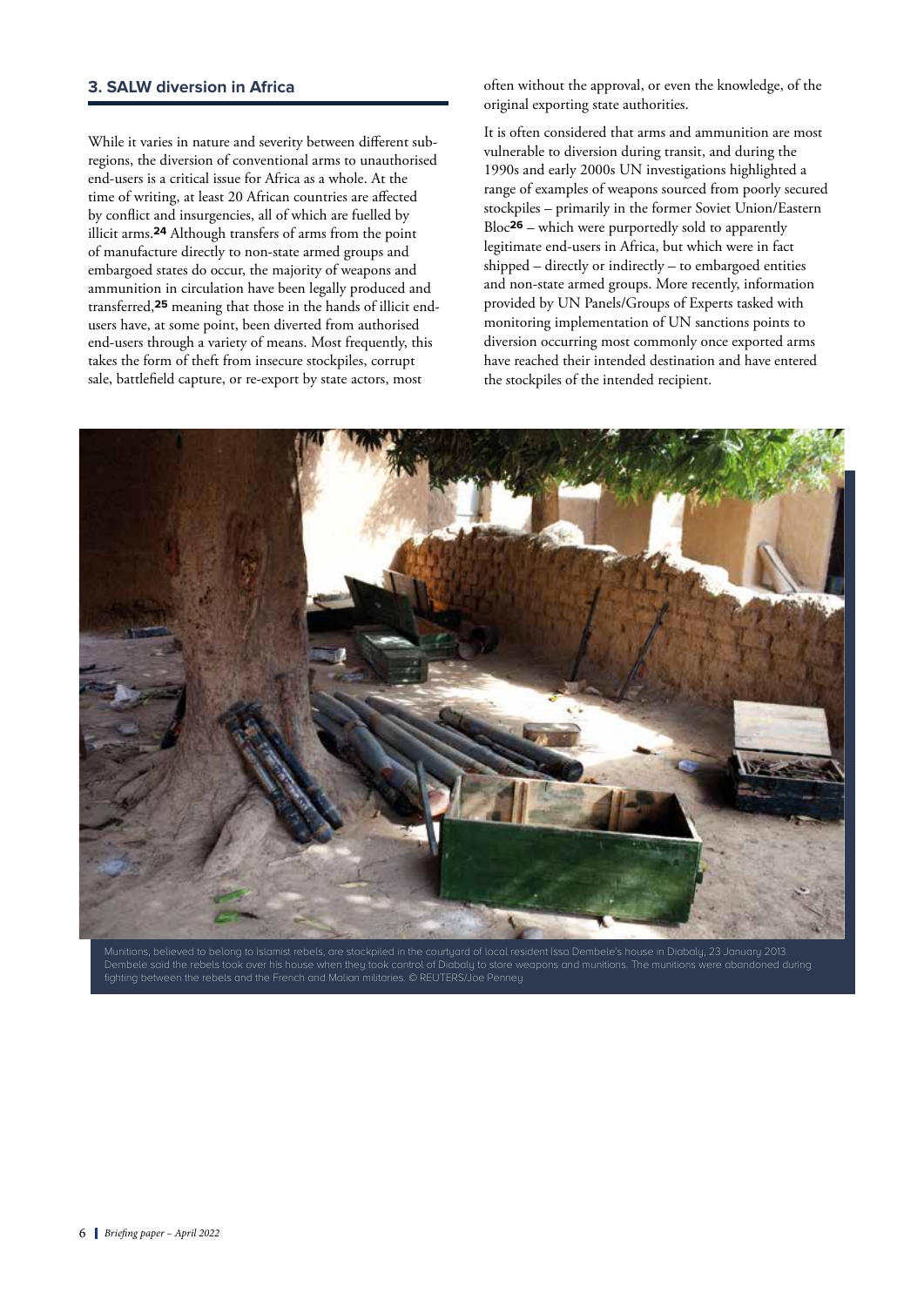## **Re-export of new supplies by state actors**

Investigations by Conflict Armament Research have pointed to the re-export of imported arms and ammunition from a number of African states to illicit end-users, notably non-state armed groups. For example, from 2014–2016 researchers documented the possession of arms and ammunition of recent Sudanese provenance among groups active in South Sudan, the Central African Republic, Côte d'Ivoire, Libya, Mali and Niger.**27** This included instances of ammunition diversion whereby identifying information had been removed or batches had been re-packed, seemingly to disguise the identity of the original exporter.

For example, substantial amounts of ammunition with Chinese inscription, wrapped in black plastic within wooden boxes – a practice that is common in Sudan – were found by Conflict Armament Research in the Nuba Mountains region of Sudan, in the Central African Republic, in Côte d'Ivoire, in the Democratic Republic of the Congo (DRC) and in Somalia.**<sup>28</sup>**

Conflict Armament Research also found that during 2014 and 2015 non-state armed groups allied with the Sudan People's Liberation Army (SPLA), and who were involved in the South Sudanese civil war, were in possession of military equipment including small arms, light weapons and ammunition that had originated in a number of EU member states, including Bulgaria, Romania and Slovakia – although there is nothing to indicate that these countries were aware of the diversion of the exported materiel from Uganda to South Sudan.**29** In the case of Romania and Slovakia details of how the diversion occurred remain unclear. However, in the case of the Bulgarian arms, the 2016 EU consolidated arms export report confirms the transfer of USD\$3.1 million (€2.7 million) worth of small arms and ammunition from Bulgaria to Uganda during 2014.**30** Conflict Armament Research has indicated that this was part of a contract dated 18 March 2014 between Bulgarian Industrial Engineering and Management (BIEM) and Bosasy Logistics (U) Ltd of Uganda to supply ten thousand AK-pattern assault rifles and almost three million rounds of ammunition, with the Ugandan Ministry of Defence as the purported end-user.**31** Documentary evidence also found by Conflict Armament Research showed a written request by the South Sudanese Minister of Defence to the Permanent Secretary of the Ministry of Defence in Uganda and another from the Chief of General Staff of the SPLA to the Chief of the Ugandan Defence Forces, again both dated 18 March 2014, for exactly the same volume and type of small arms and ammunition, with the latter requesting that this be provided to 'Bosasy Company'.**32** According to further research findings, the transfer of this materiel almost certainly occurred by way of two flights from Burgas to Entebbe in July and August 2014. At the time that this transfer of weapons and ammunition took place there was no UN or EU arms embargo on Uganda; nevertheless the retransfer of arms of EU origin from Uganda to South Sudan would have constituted a violation of the EU arms embargo in place against South Sudan since July 2011.

## **Weapons diverted from stockpiles**

Not all diversion that occurs is of newly supplied arms – much is from existing materiel in state stockpiles or in the possession of state actors. Whether through loss, theft, capture or corrupt sale, whether by omission or commission, weapons and ammunition are commonly acquired by illicit actors in theatres of conflict and regions of instability.

## **Battlefield capture/looting**

UN and NGO reports on arms flows within conflictaffected regions contain many examples of military materiel being captured or looted during or following battles between government and non-government forces; indeed this is considered to be the primary source of materiel in the hands of non-state armed groups in some regions.**<sup>33</sup>** For example:

- A number of the conflicts and insurgencies that have occurred in the Sahel region since 2010 have been sustained, to a significant extent, by weapons seizures by armed groups as they have gained territory from government forces. In Mali, spikes in insurgent activity during 2012 and 2014 saw significant quantities of arms and ammunition captured from the Mali Armed Forces in the north and east of the country: one assault in 2014 on a military headquarters in Kidal saw the looting of small arms ammunition, rocket propelled grenades (RPGs), mortar and artillery rounds, and at least one armoured personnel carrier.**<sup>34</sup>**
- In East Africa, attacks by the insurgent group al-Shabaab have yielded significant quantities of arms and ammunition. For example, on 19 February 2020, an al-Shabaab assault on Somali National Army (SNA) bases in Lower Shabelle region saw the capture of weapons including heavy machine guns, AK-variant assault rifles, anti-aircraft guns and ammunition – as borne out by publicity photographs shared by closely connected media outlets.**<sup>35</sup>**
- In the Central African Republic, the Séléka coalition was able to seize power in early 2013 with the help of significant amounts of arms and ammunition captured from government forces and stockpiles as they made their way through the country to the capital city, Bangui. Indeed, such was the severity of the crisis which led to the overthrow of the incumbent President François Bozize, the country 'experienced a near-total breakdown of the physical security and stockpile management systems' which led to the widespread dissemination through the civilian population of weapons formerly held in government stocks.**<sup>36</sup>**

### **Theft and corrupt sale from stockpiles**

While large-scale plundering and capture of state-owned weapons stockpiles is a major issue in fuelling and sustaining violence and insurgencies in Africa, smaller scale thefts and corrupt sale from government stockpiles – by state and non-government personnel – and from civilian holdings**37** can fuel crime and exacerbate instability at the local level.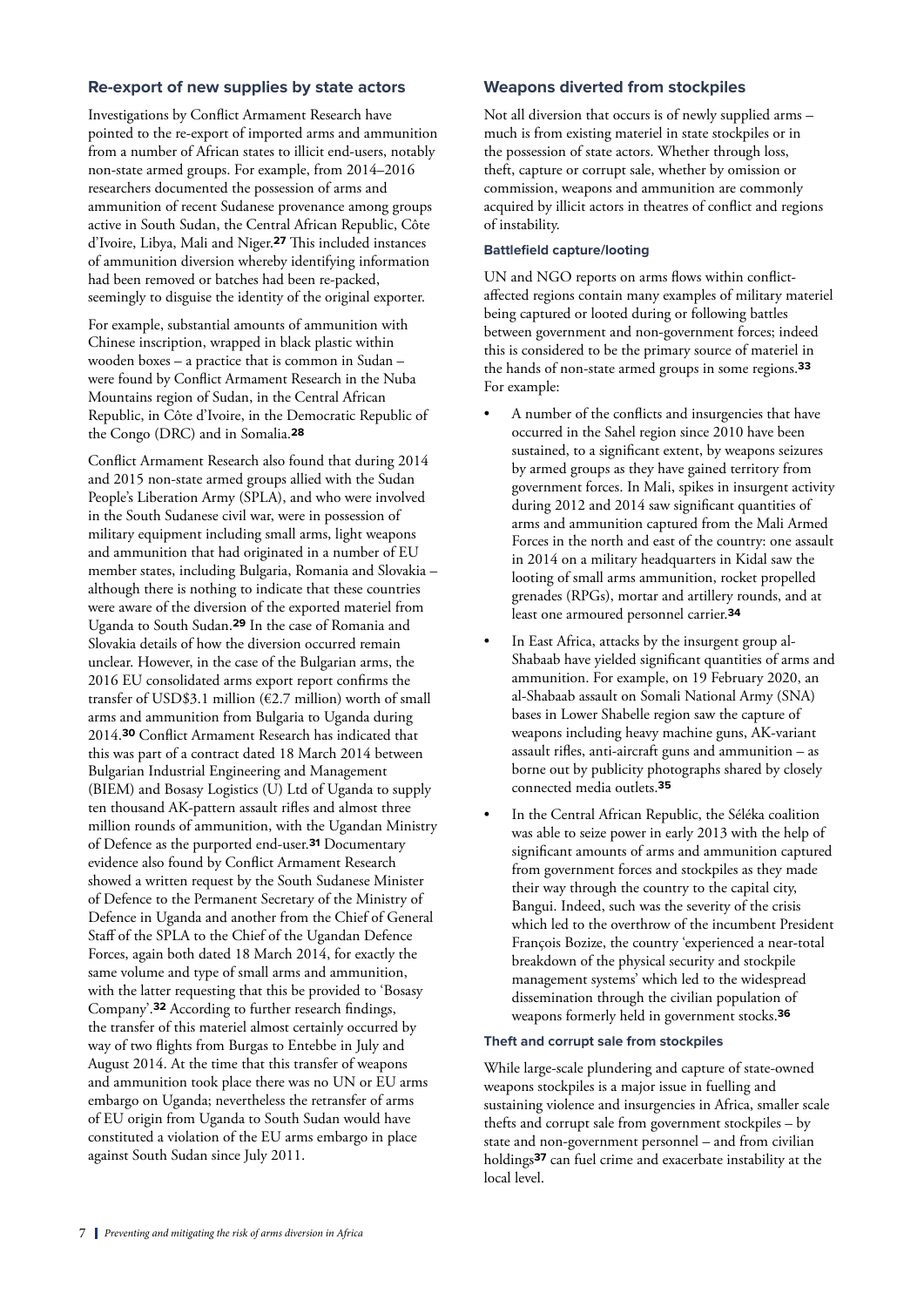For example:

- In December 2015 the Ghanaian authorities interdicted a quantity of firearms and ammunition in the second-largest city, Kumasi. Of the 21 weapons seized, five AK-variant rifles had been marked according to Economic Community of West African States (ECOWAS) standards, allowing the Ghanaian government to quickly determine that the weapons were from the state arsenal of Côte d'Ivoire. There appeared to be no particular intended end-user for the weapons that were seized; instead it was considered likely that the arms were intended for sale on the illicit market.**<sup>38</sup>**
- The 2012 Report of the UN Panel of Experts on the DRC highlighted significant problems with the diversion of weapons and ammunition from government forces to rebel groups in Ituri and Kivu areas: 'In August 2012, the North Kivu military prosecutor indicted two Congolese armed forces soldiers for selling rifles for \$200 each to M23 rebels near Rumangabo. Former combatants from Nyatura and Raïa Mutomboki told the group that they purchased ammunition, AK-47 rifles and military uniforms from Congolese soldiers. On 25 August 2012, security officials intercepted Alliance of Patriots for a Free and Sovereign Congo rebels in Minova with 34 boxes of ammunition, each containing 750 rounds, and an AK-47 rifle that they had recently purchased from Congolese armed forces soldiers. Mai Mai groups in the middle plateau of Uvira also regularly purchase ammunition from the Congolese armed forces in local markets, with each box of 750 rounds costing \$10.'**<sup>39</sup>**
- In South Africa the theft and loss of police firearms is a major issue. Along with firearms illegally appropriated from civilians and private companies, stolen police weapons are known to enter the illicit sphere to be used in the commission of robberies, homicides and other crimes. Between 2016/17 and 2018/19 a total of 2,167 South African Police Service (SAPS) weapons were either stolen or lost – an ongoing problem which is described as being 'indicative of police negligence, an unsafe and mismanaged policing environment, and poor training'.**<sup>40</sup>**

#### **Cross-border trafficking**

Beyond the capture of SALW and ammunition during active hostilities, armed groups and insurgents often acquire weapons – in both small and large quantities – through cross-border trafficking and even seaborne operations. The sources of such weapons vary: some are circulating and sold via the illicit market; others may be appropriated from state forces or looted from state arsenals after a breakdown of state authority.

### For example:

- Following the popular uprising against the Gaddafi regime in Libya in 2011, the NATO-led intervention and the ensuing civil war, weapons from Libya's vast national stockpiles flowed out into, and through, the surrounding countries of the Sahara-Sahel, fuelling organised crime and armed insurgency. Mali was particularly affected by this increase in weapons proliferation, as Tuareg fighters who previously formed a section of Gaddafi's forces returned with huge quantities of weapons, including armoured vehicles, anti-aircraft and anti-tank weapons, mortars and heavy machine guns.**41** Although this movement of arms and ammunition began to slow from 2014, trafficking from (and more recently into) Libya has continued despite the continuing UN arms embargo (in place since February 2011).**42** Cases of small-scale trafficking have been observed among migrants returning home to the Sahel from working in Libya: for example, in January 2017, the Niger authorities seized 27 handguns from migrants aboard a bus.**<sup>43</sup>**
- According to the UN Panel of Experts on Somalia the principal route for illicit arms and ammunition to enter into Somali territory is via the country's northern coast. As many as four shipments every month are brought by dhows across the Gulf of Aden from Yemen and deposited at specified points along the coastline to the north of the country. Either al-Shabaab or the Islamic State in Somalia are considered to be the most probable end-users for these weapons.**<sup>44</sup>**
- In the Central African Republic, the herder community has been identified as a vehicle for the trafficking of weapons from Sudan. One route observed by the UN Panel of Experts on the Central African Republic began in Tulus – a Sudanese town where a majority of the population are from the Fulani tribe – crossing into CAR via Sam-Ouandja and progressing south and west to Bria, Bambari and Bokolobo. Weapons trafficked by the Fulani herdspeople were reportedly hidden among their personal effects and in water containers for livestock.**45**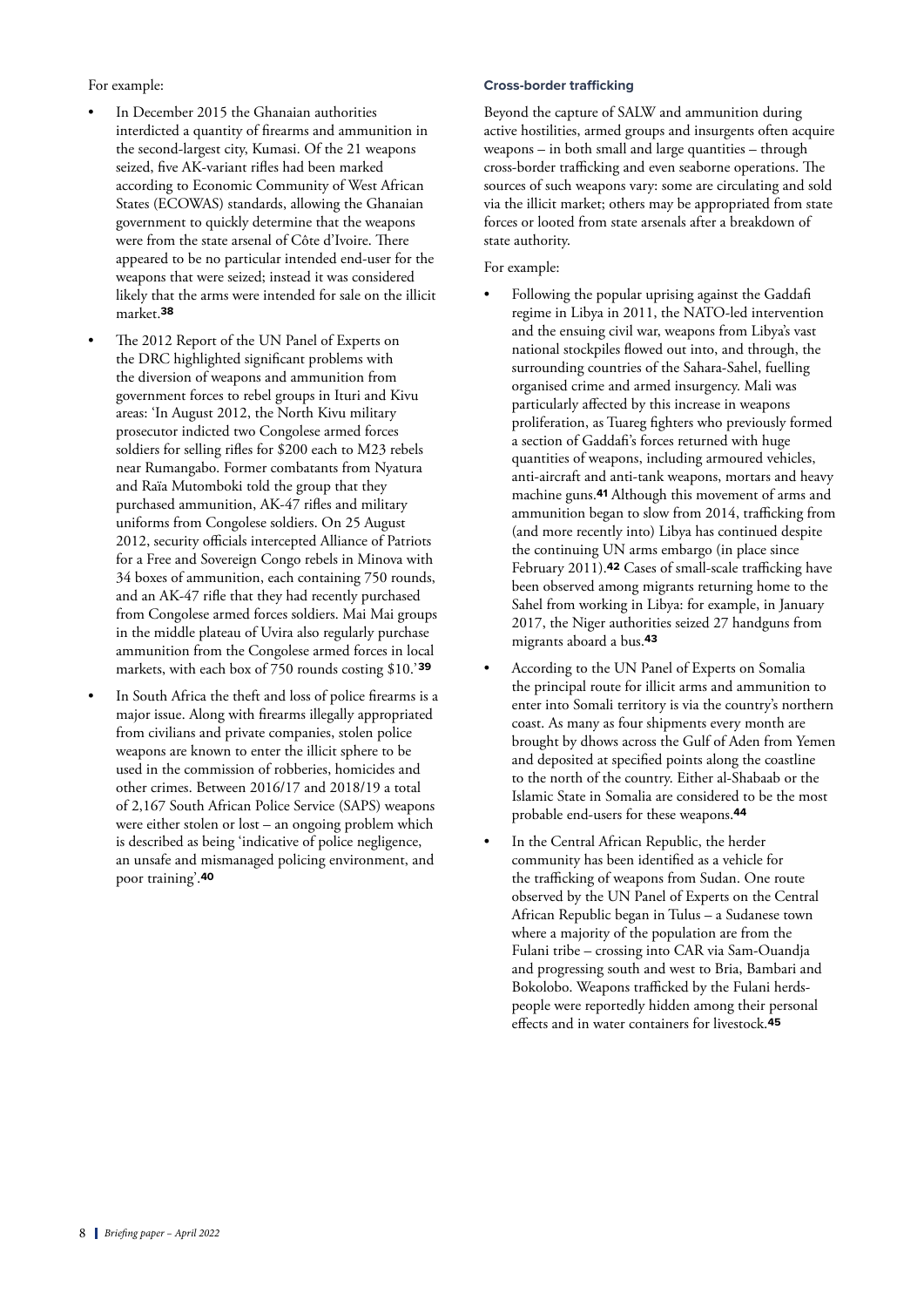## **4. International and regional frameworks for SALW and ammunition control**

Many states are party to global and regional treaties, agreements and arrangements that encapsulate and – in some cases establish – international law and norms governing arms transfers. Some of these instruments address the issue of diversion directly; others take an indirect approach by setting parameters for responsible arms transfers in line with international law. Despite the existence of these agreements, it is important to note that national approaches to implementation can diverge to a significant degree, with devastating consequences.**<sup>46</sup>**

UN member states subscribe to at least two of the global agreements listed above (the UN Programme of Action and the International Tracing Instrument). Many African states – in particular those in sub-Saharan Africa – are members of sub-regional agreements regulating SALW and ammunition transfers, while 36 are Parties and one is Signatory to the UN Firearms Protocol, and 28 are Parties and 12 are Signatories to the Arms Trade Treaty (ATT). In addition, 16 of the top 25 arms exporting states (2016–2020)**47** are State Parties or Signatories to the UN Firearms Protocol, while 21 out of 25 are State Parties (17) or Signatories (4) to the ATT.

Several of the above-referenced agreements and arrangements address the issue of arms diversion.

For example:

- Article 11 of the UN Firearms Protocol requires states to take 'appropriate measures' to 'detect, prevent and eliminate the theft, loss or diversion' including requiring the 'security of firearms, their parts and components and ammunition at the time of manufacture, import, export and transit through its territory' and strengthened border controls and enforcement cooperation.
- The UN Programme of Action requires states to put in place 'adequate laws, regulations and administrative procedures' to control the production, export, import, transit or retransfer of SALW in order to prevent diversion to unauthorised recipients. It also requires states to take into account, in particular, the risk of diversion in their assessment of export applications.
- Article 11 of the ATT is devoted to the need to prevent and address the diversion of conventional arms, requiring all states involved in international arms transfers to take steps to safeguard against this problem. Specific attention is also given to the need for exporting states to assess the risk of diversion of arms for export and to take steps to mitigate any such likelihood. Article 11 also requires states to cooperate and share information on risks of diversion during transfer, as well as in relation to cases that have been detected or dealt with.
- The International Tracing Instrument (ITI) exists to identify and trace illicit arms. While the Instrument does not specifically use the term 'diversion', this is a principal means whereby arms move from the licit to the illicit sphere. Accordingly, this Instrument in reality serves as one of the primary international mechanisms for uncovering and highlighting cases of diversion. Indeed the Instrument defines 'tracing' as 'the systematic tracking of illicit small arms and light weapons found or seized on the territory of a State from the point of manufacture or the point of importation through the lines of supply to the point at which they became illicit'. The ITI requires marking of all SALW manufactured and encourages the marking of weapons on import; it also establishes minimum record-keeping requirements of 30 years for manufactured SALW and 20 for imported/exported weapons. While states must be capable of undertaking traces and responding to requests, secrecy provisions potentially limit the effectiveness of the Instrument. Requests can be made when an illicit weapon is found within a state's jurisdiction; however the state to which enquiries are made may refuse to respond for reasons of confidentiality or national security. Despite its limitations, UN and NGO reports (see above) have shown the ITI to be a useful framework for enabling tracing the origins of diverted weapons.
- Article 6 of the ECOWAS Convention, which addresses 'Cases for Refusal of Exemptions for Arms Transfers', stipulates that '[a] transfer shall not be authorised if it is likely to be diverted, within the transit or importing country or be re-exported, to unauthorized uses or users or into the illicit trade.'
- Article 5 of the Kinshasa Convention requires that 'transfer authorization shall be denied by the competent national body if ... There is a possibility that the small arms and light weapons, their ammunition and all parts and components that can be used for their manufacture, repair and assembly might be diverted, in the importing or transit State, to unauthorized use or users or to illicit trade, or even re-exported.'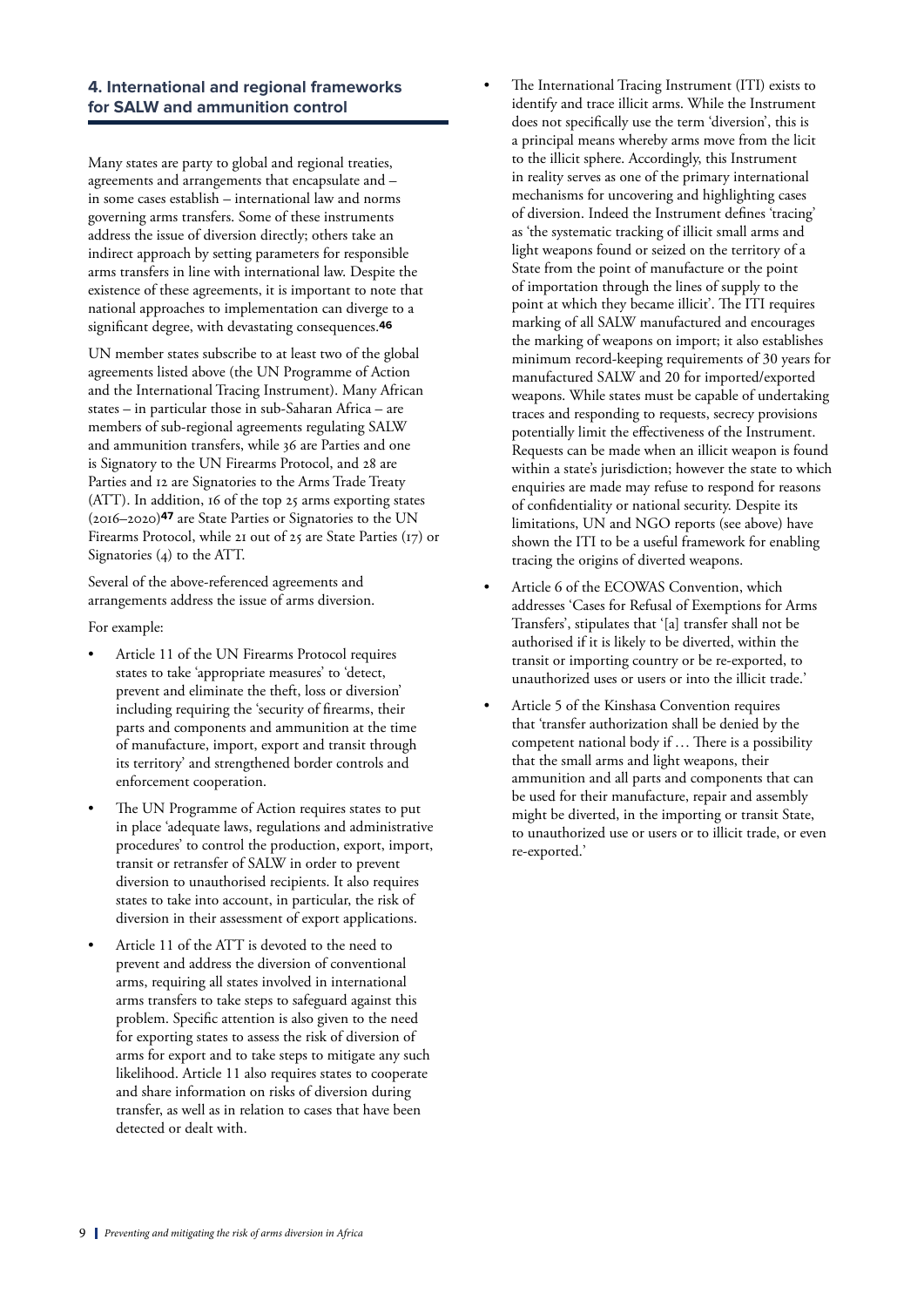# **International and regional frameworks**

## **Global agreements**

Protocol against the Illicit Manufacturing of and Trafficking in Firearms, their Parts and Components and Ammunition (**UN Firearms Protocol**) (2001)**<sup>48</sup>**

**UN Programme of Action** to Prevent, Combat and Eradicate the Illicit Trade in Small Arms and Light Weapons in All Its Aspects (2001)**<sup>49</sup>**

International Instrument to Enable States to Identify and Trace, in a Timely and Reliable Manner, Illicit Small Arms and Light Weapons (**International Tracing Instrument**) (2005)**<sup>50</sup>**

**Arms Trade Treaty** (ATT) (2013)**<sup>51</sup>**

## **Key (sub-) regional agreements**

African Union **Silencing the Guns** initiative (2016)**<sup>52</sup>**

**Nairobi Protocol** for the Prevention, Control and Reduction of Small Arms and Light Weapons in the Great Lakes Region and the Horn of Africa (2004)**<sup>53</sup>** and associated Regional Centre for Small Arms (RECSA)**<sup>54</sup>**

Southern African Development Community (SADC) Protocol on the Control of Firearms, Ammunition and other related materials (**SADC Firearms Protocol**) (2000)**<sup>55</sup>**

**ECOWAS Convention** on Small Arms and Light Weapons, their Ammunition and other related materials (2006)**<sup>56</sup>**

Central African Convention on Small Arms and Light Weapons, their Ammunition and all Parts and Components that can be used for their Manufacture, Repair or Assembly (**Kinshasa Convention**) (2010)**<sup>57</sup>**

**EU Common Position** on Arms Exports (2008)**<sup>58</sup>**

## **International arrangements/guidelines**

Modular Small-arms-control Implementation Compendium (**MOSAIC**)**<sup>59</sup>**

International Ammunition Technical Guidelines (**IATG**)**<sup>60</sup>**

## **Wassenaar Arrangement<sup>61</sup>**

Organization for Security and Co-operation in Europe (**OSCE**)**62**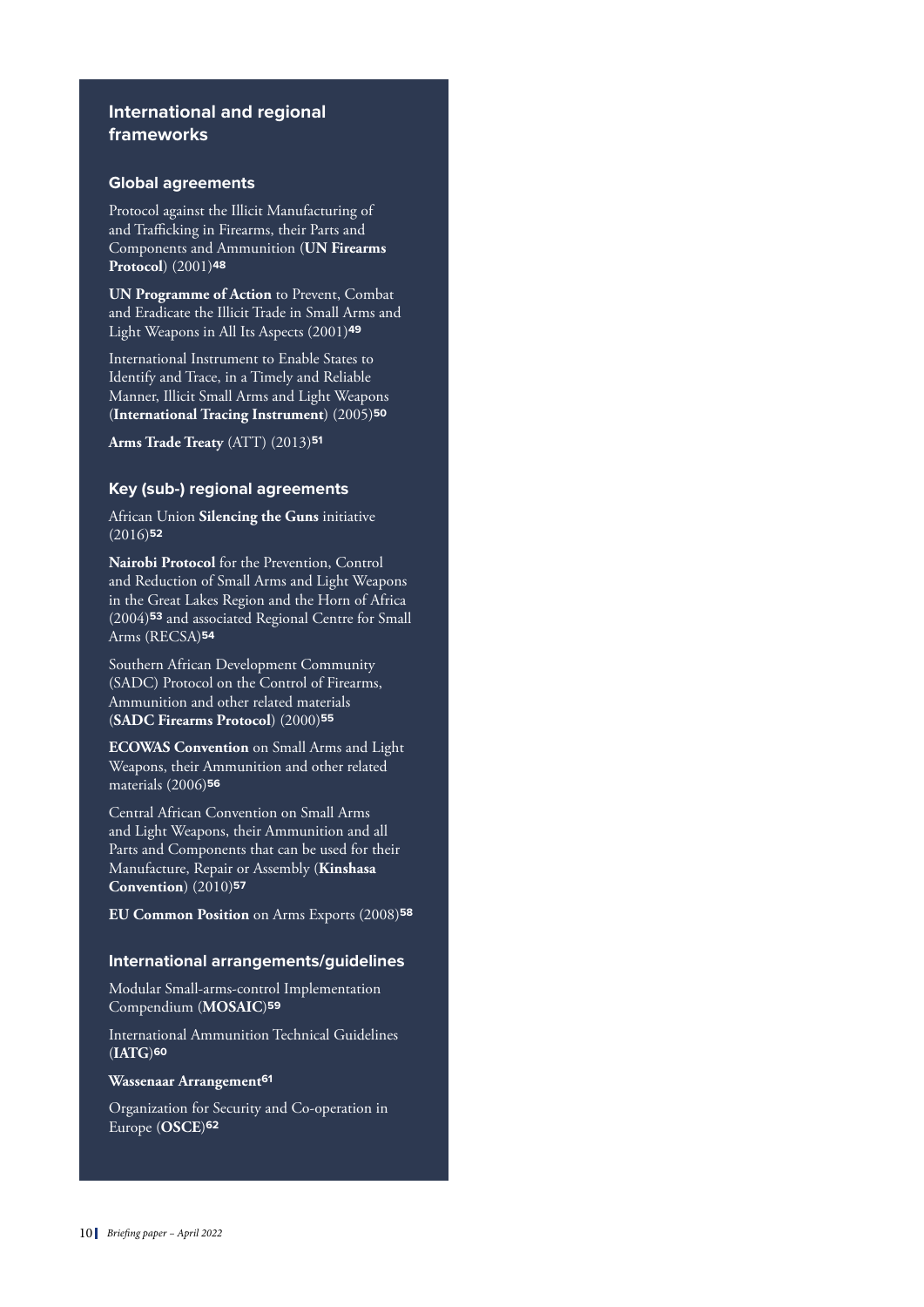## **5. Supplier state responsibilities**

Exporting states that supply arms and ammunition bear significant responsibility for ensuring that materiel is only transferred to an authorised and legitimate end-user with a clear track record of responsible use of weapons. This means that arms and ammunition should not be transferred to unauthorised and unaccountable non-state actors; nor should they be provided to state actors with a history of repression and violence against civilian populations at home or abroad or with a track record of facilitating arms diversion.

# **Essential national measures for international arms transfer control**

All states involved in the international transfer of conventional arms should have laws, regulations and administrative procedures in place to enable the effective regulation of arms exports and to facilitate the effective control of the import, transit/transhipment and brokering of conventional arms transfers through or within national

jurisdiction. Whereas many states that manufacture and export conventional arms have in place well-developed systems for arms transfer control, this is not always the case, especially in states with more limited involvement in the international arms trade and who face resource and capacity constraints. Nevertheless, the humanitarian, social and economic costs of the illicit trade and diversion of conventional arms are such that it is in all states' interests to be able to exert effective control over the movement of arms into, from and through their territory by means of a permit-based system involving case-by-case scrutiny and risk assessment of prospective arms transfers.

## **International legal obligations including mandatory UN arms embargoes**

To be rigorous and effective, any arms transfer control system should reflect a state's international obligations under treaties and conventions to which it is a party; it should uphold the object and purpose of treaties and conventions to which the state is a signatory; and it should, as far as possible, fulfil any political commitments entered into with other states or through multilateral organisations, including the UN.

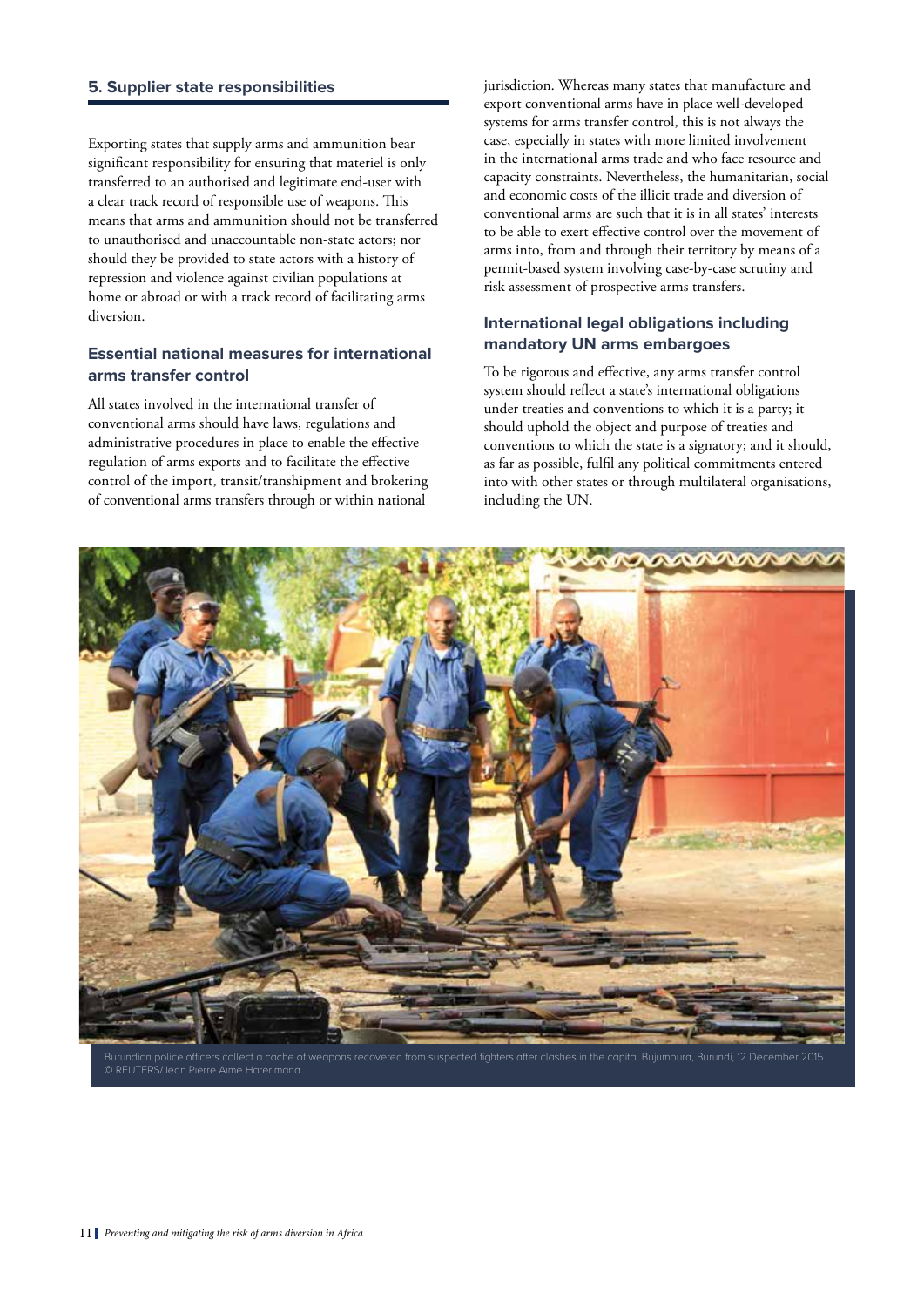One legal obligation that is binding on all UN Member States concerns that of mandatory UN arms embargoes: at the time of writing there are 14 such embargoes in place.**63** States should ensure that they are in a position to implement fully all mandatory arms embargoes through their national law by criminalising the transfer of arms to an embargoed destination or end-user by any citizen, resident or legal entity within their jurisdiction. Any applications for a permit to export, transit, tranship or broker the transfer of conventional arms to a state or entity that is subject to a mandatory UN arms embargo should therefore be closely scrutinised, with a presumption of denial unless it is proven that the equipment in question is to be transferred to an end-user that is not under embargo – for example a peacekeeping force – and that there are sufficient safeguards in place to ensure that the arms do not fall into the wrong hands. In addition, all arms transfer permit applications should be scrutinised for any possible indirect link to an embargoed end-user, for example, where the named recipient is situated in close proximity to an embargoed state or entity and/or has a known history of diverting arms to unauthorised government or non-state actors.

# **Thorough risk assessment including diversion risk assessment and screening of parties**

If state authorities do not have concerns that a prospective arms transfer will violate a mandatory UN arms embargo or any other of their international legal obligations, they should then undertake a broader risk assessment which should evaluate the potential for an arms transfer to be used in, or to facilitate: serious violations of international human rights law and/or international humanitarian law; acts of terrorism; organised crime; all types of armed violence; and gender-based violence. In addition state authorities should assess the risk that the arms in question could be diverted to an unauthorised end-user or for unauthorised end-use.

In assessing the risk that an arms transfer may be diverted, the first point to consider is whether the enduser has a legitimate need for the arms (including parts, components and ammunition) that are being transferred. If the equipment specification does not match the general requirements of the end-user, then this should be considered a red flag and should prompt further investigation or, where evidence is clear, refusal of the transfer. Equally, where the quantities of items seem unusually large, or small, questions also need to be asked about their designated end-use(r). If there is anything to suggest that the end-user does not intend to keep the weapons for their own use (for example, if they are known to have recently purchased a significant quantity of the same type of equipment from another source) then this could point to an increased risk of diversion.

Authorities conducting a diversion risk assessment should also consider whether the recipient has the capacity to store and retain control over the items once they have received them. As illustrated in the previous section, theft and loss from state stockpiles is one of the principal means whereby unauthorised groups obtain weapons that are then used

in armed attacks, terrorism and crime. Accordingly, it is important to recognise that states that are suffering conflict and insurgency will almost inevitably experience difficulties in ensuring that their arsenals are secure; even where systems appear comprehensive on paper, they can prove less than effective when faced with formidable non-state armed groups using, for example, overwhelming numbers and the element of surprise to attack state stockpiles.**<sup>64</sup>**

Another potential scenario where the risks of diversion are elevated is where the customer for the equipment is an intermediary rather than the actual end-user. While diversion risks may be reduced if the intermediary can demonstrate an intention to sell the items to a responsible government end-user, intermediaries – such as arms brokering agents – are notoriously difficult to track and to hold accountable for their actions. It is therefore advisable for states to sell military equipment only to legitimate government end-users.

A rigorous diversion risk assessment will therefore depend upon relevant state authorities building a clear and accurate picture of all parties to the arms transfer. This includes examining, as far as possible, the situation and record of:

- the manufacturing and/or exporting company
- any transportation, customs or freight forwarding agents involved
- the shipping company
- the consignee and any distribution agents
- the recipient and end-user (if different)

Any information obtained that points to a history of diversion or other irresponsible behaviour on the part of any of the parties to the transfer, should also be considered a red flag and should prompt further investigation or, where evidence is clear, refusal of the transfer. Information on illicit actors can often be found online via a basic internet search, or obtained from partner countries, particularly those experienced in arms transfer controls and/or with an embassy or consulate in the recipient state; it can also be found by searching existing sanctions lists, entity lists and denied persons lists published by the UN, the EU, the US and other states.**<sup>65</sup>**

## **End-use(r) certificates and undertakings**

Every application for an arms export permit should be accompanied by documentation verifying the material facts of the application. Central among these is the enduse(r) certificate (EUC): 'an official document, issued by a competent authority of the importing state that identifies a government agency of the importing State as the ultimate recipient'**66** of an international arms transfer and of associated parts, components and ammunition. Some governments provide their own official forms to be completed by the end-user; alternatively, the authorities of a recipient state may provide an EUC on its own official letterhead; they can be provided electronically or in hardcopy. Whatever form they take, EUCs should be difficult to falsify and should incorporate anti-forgery measures.**67**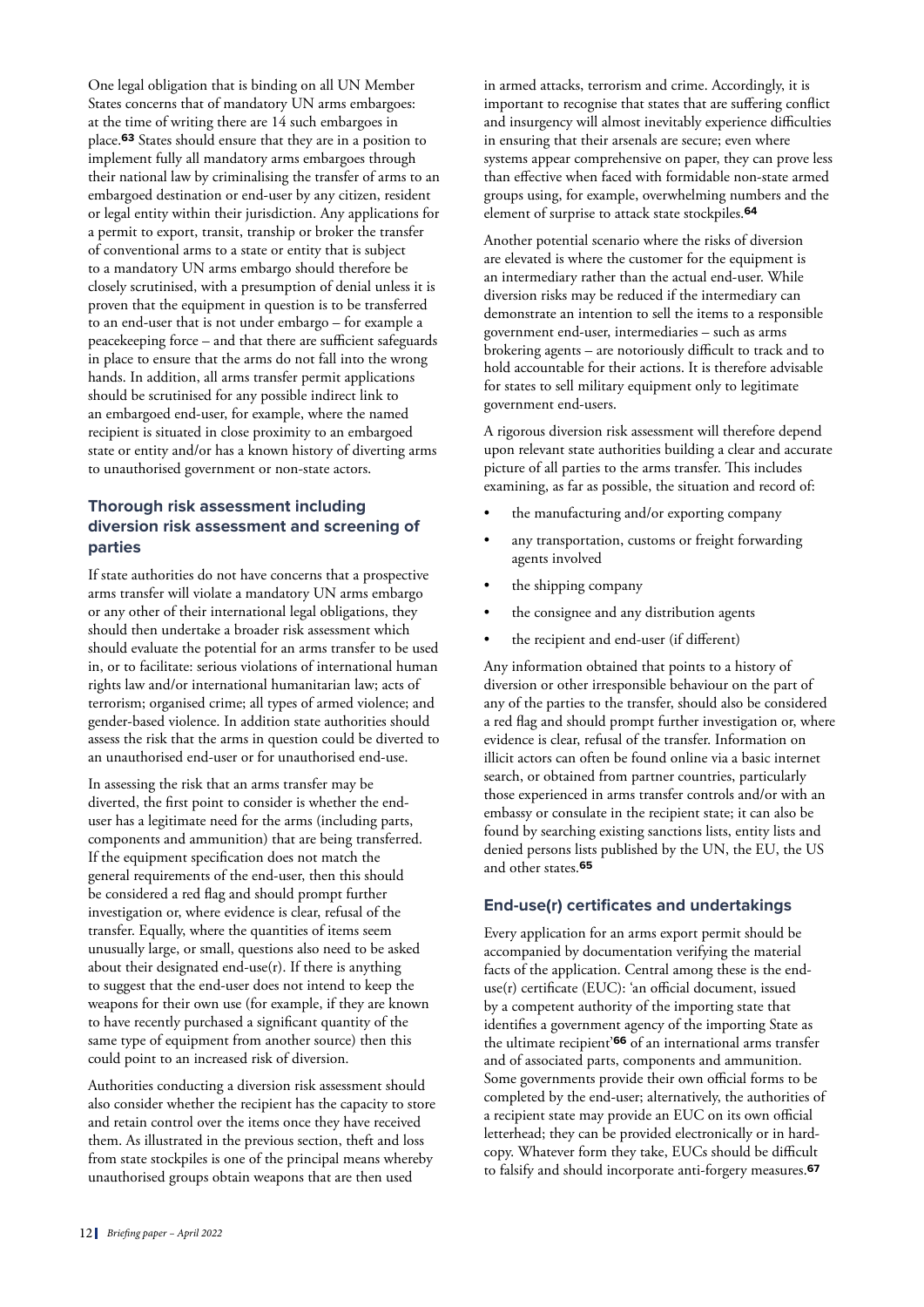On receipt of an EUC the competent authorities of the exporting state should take steps to verify the details provided, and to ensure that the individual/agency that has signed the document is authorised to do so.

The information required on an EUC should include the following:

- a reference number, date of issue and date of expiry of the certificate
- the exporting government's details (country name, contact name, address, telephone and email)
- the consignee's details (company name, location, contact name, address, telephone and email)
- the end-user government's details (country name, contact name, address, telephone and email)
- the end-user's details (name, contact name, address, telephone and email)
- details (name, contact name, address, telephone and email) of any brokers or intermediaries and, where known, of freight forwarding and transportation agents
- a description of the goods being exported (type, model, characteristics)
- the quantity and value of the items
- details of the end-use of the items and of the geographical context of this end-use
- a declaration confirming that the specified end-user will be the final destination of the items
- a declaration confirming that the items being exported will not be used for purposes other than the specified end-use or in geographical contexts beyond those specified
- a non-re-export clause prohibiting re-export of the items covered in the end-user certificate or prohibiting re-export without the prior written consent of the exporting authorities
- an undertaking to provide verification of delivery of the items as specified
- an undertaking to allow post-delivery verification of the possession and authorised use of the items by the end-user

## **Secure transportation**

Before allowing the physical export of weapons and ammunition from its territory, the competent authorities of the exporting state should require that relevant transit/transhipment authorisations have been obtained from states in the transfer chain. The existence of such authorisations should be verified by customs authorities at the seaport/airport of departure or land border exit point, necessitating clear channels of communication between licensing and enforcement agencies within exporting states. Consideration should also be given to providing secure internal transportation for consignments of weapons or ammunition between the storage site and the exit point, while facilities for tracking of cargo throughout its journey to the end-user could also help reduce diversion risks.

For their part, transit/transhipment states should ensure that adequate security is provided for shipments of arms and ammunition at transit/transhipment hubs and that there is adequate monitoring of vessels, aircraft and vehicles entering and leaving their jurisdiction. In addition, transit/ transhipment states should have laws in place that enable them to interdict and/or impound shipments where there is evidence to suggest that they could be in violation of national or international law. Finally, importing states should also take steps to ensure that weapons shipments arriving into their territory are fully secured during any initial storage period and subsequently during transportation to the ultimate end-user to avoid theft and diversion to unauthorised groups.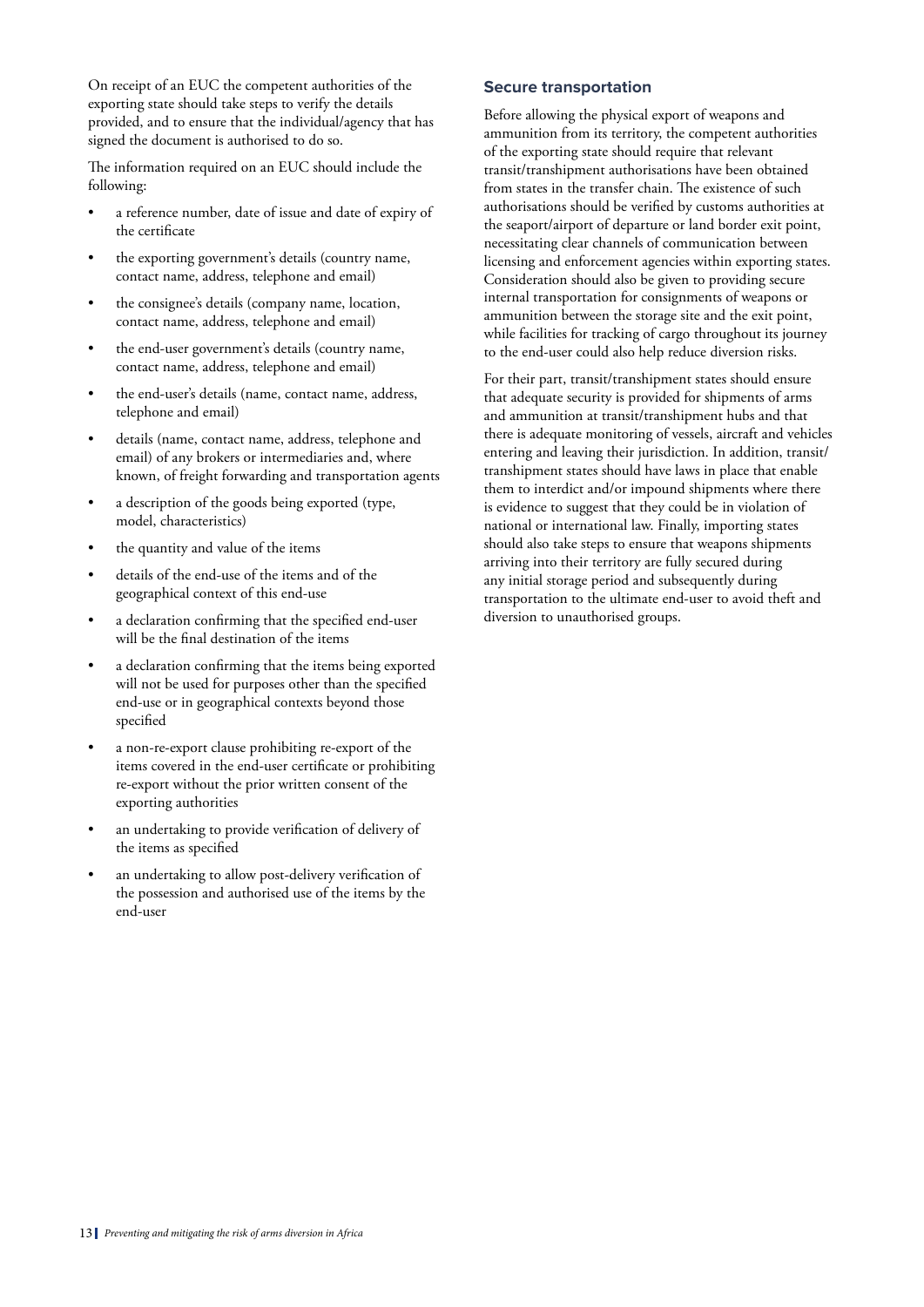## **6. Importing and transit state responsibilities**

With the notable exceptions of Algeria and Egypt, African states do not feature among the world's most significant arms importers, certainly in respect of purchases from the largest arms producing states.**68** However, despite a general lack of transparency surrounding arms exports and imports across the continent, available data accessed via the UN Register of Conventional Arms**69** shows that sub-Saharan African states are, from time to time, involved in the importation of conventional arms, including SALW. In addition, some African states also serve as transit or transhipment routes for arms and ammunition within their sub-region, and beyond. Action to prevent and combat the diversion of SALW, in all its manifestations, is therefore a major issue for African states.

It is important to note that virtually all states in sub-Saharan Africa are parties to at least one sub-regional SALW control agreement (see above), while two of these (the ECOWAS and Kinshasa Conventions) specifically address

the issue of SALW diversion. In addition, 39 African countries are State Parties (28) or Signatories (11) to the ATT, of which Article 11 contains detailed provisions for preventing, combating and mitigating diversion. While these instruments provide a crucial legal basis for action to tackle SALW diversion in Africa, the full and effective implementation of existing commitments is yet to be achieved. Reasons for this include: absence of up-to-date legislation regulating the domestic possession and use of SALW and their international transfer; lack of capacity for enforcing existing SALW control laws; limited technical capabilities such as electronic systems for record-keeping; and even lack of political will to address the problem of illicit SALW.

As highlighted in Section 3 above, SALW diversion in Africa occurs primarily in relation to leakage or seizure of arms from state stockpiles and state security forces, as well as from new acquisitions that are re-exported by the purchaser to unauthorised end-users. Action is therefore required to prevent and combat diversion in relation to all of these scenarios.



© REUTERS/Ayman al-Sahili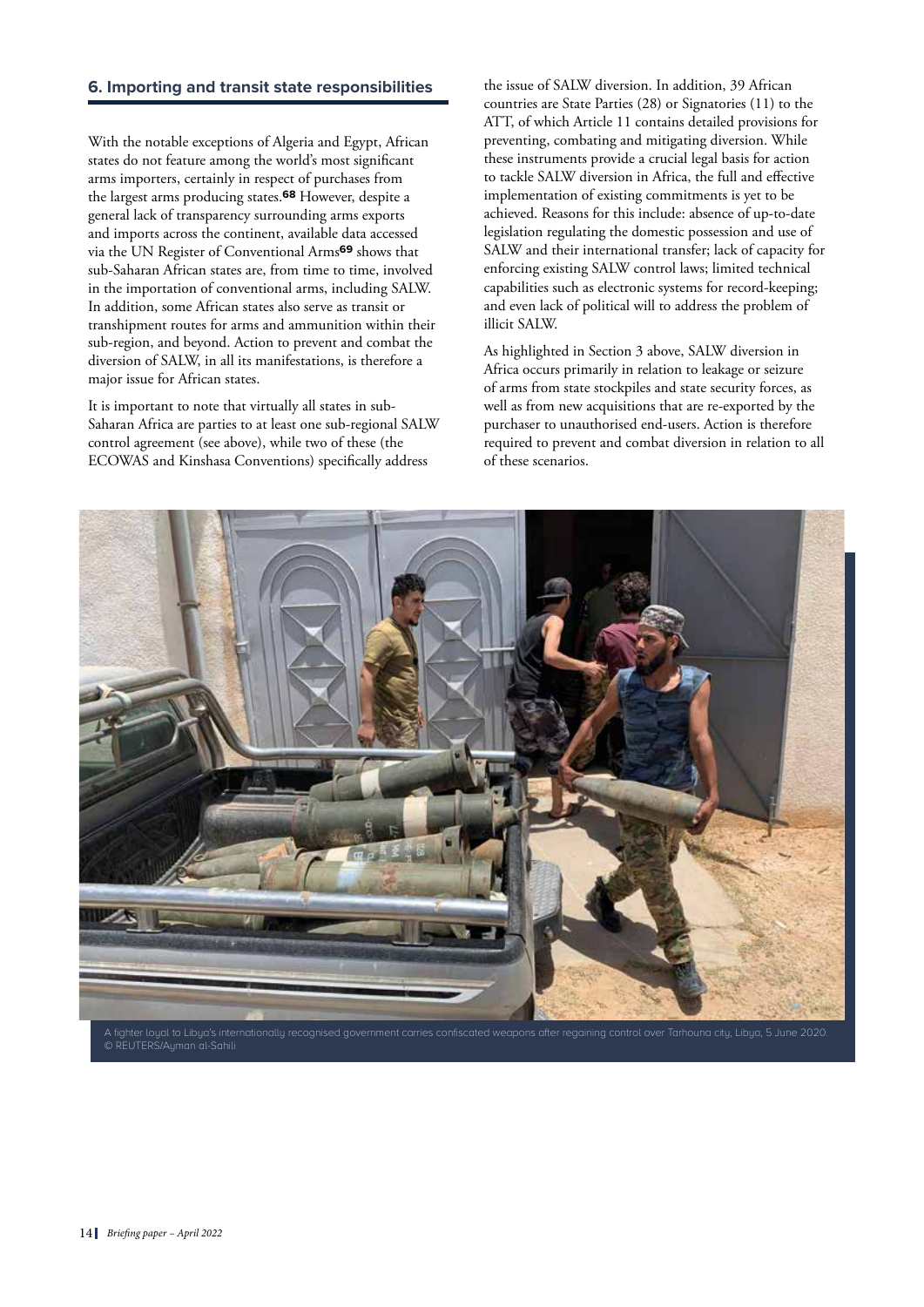# **Tackling diversion from newly acquired SALW and ammunition**

Factors driving the diversion of new imports of arms and ammunition by importing state actors to unauthorised third parties are complex and varied. One potential factor underpinning this type of diversion may be a lack of appreciation, on the part of the re-exporting authorities, of the need for effective arms regulation. This may include, for example, a lack of awareness of the obligation upon all UN Member States to adhere to mandatory UN arms embargoes, and/or a lack of legal provisions for enforcement of such embargoes at national level. Coupled with this there may also be a perspective – underpinned by an understanding of sovereignty – whereby state authorities believe that once they have purchased arms and/ or ammunition they may do as they wish with these items irrespective of the consequences beyond their own borders, and regardless of any end-use undertakings not to re-export the items in question. Finally, diversion or re-export of new supplies of arms may be undertaken purely for gain – often involving financial or other material reward – or in order to exert influence among protagonists or advance interests in a given geographical or political context.

## **Tracing the source of illicit arms**

While responsibility for the diversion of new weapons lies primarily with the importing state, exporting states are not always exempt from responsibility, particularly if they have not conducted due diligence by way of a thorough prelicensing risk assessment. Beyond this it can be difficult to identify the specific roles, responsibilities and motivations of the various actors involved in diverting new supplies of arms. For African states that are affected by arms diversion and are keen to see a reduction in the illicit trafficking of weapons in their sub-region, options for addressing this problem are relatively limited. However, it may be possible to obtain information clarifying the sources of illicit arms by enlisting assistance from governments, international organisations (such as Interpol)**70** and NGOs (see Section 3) that have expertise in uncovering, identifying and tracing illicit SALW in a range of conflict-affected contexts. With the help of such experts African states that are affected by illicit arms flows may be able to identify the source(s) of the problem, and to raise their concerns with relevant authorities within their own sub-region and – in respect of newly manufactured weapons and ammunition – the original supplier state(s). According to the MOSAIC 05.31 guidelines,**71** which provide good practice-based information on a range of small arms control systems and procedures, successfully tracing illicit SALW will involve the following steps:

- unique identification of the weapon based on its markings and physical characteristics
- a domestic tracing operation to establish whether the weapon i) became illicit while under the jurisdiction of the state that recovered it (for example, following its domestic manufacture or import), or ii) possibly entered the country by illicit means
- an international tracing operation, if the weapon is suspected of having entered the country by illicit means
- the tracing operation (domestic or international) identifies the point in time and space at which the weapon became illicit
- action is taken to prosecute those responsible for diverting the weapon and to prevent similar diversions from re-occurring
- data from the tracing operation is included in a biennial national report on tracing illicit SALW

### **Ensuring all SALW are marked at point of manufacture and import**

While identifying the sources of diverted weapons is critical in order to 'shine a light' on weaknesses in international arms transfer controls, tracing of illicit arms from their origin to the point at which they are seized or discovered is very difficult if the weapons and ammunition in question have not been marked and recorded. According to the MOSAIC 05.30 guidelines,**72** appropriate marks should be applied to the frame or receiver, the barrel and the slide, cylinder, bolt or breech block of a weapon; in respect of ammunition, marks should be applied to the smallest packaging units, or on each individual unit. Markings should be applied to complete weapons and parts/components (as appropriate) at point of:

- manufacture
- import (unless an import mark is applied before transfer)
- transfer from government stocks to permanent civilian use
- permanent confiscation by the State (unless disposed of by destruction)
- deactivation

Information contained in the marking should include:

- the country of manufacture
- the name of the manufacturer
- a serial number unique to the i) manufacturer, or to the ii) type/model of weapon produced by the manufacturer
- the year of manufacture
- weapon type/model
- calibre
- proof marks

In addition, if known, information relating to the country to which the weapon is to be exported, the year of export and the identity of the domestic state entity for which the weapon is intended may also be included.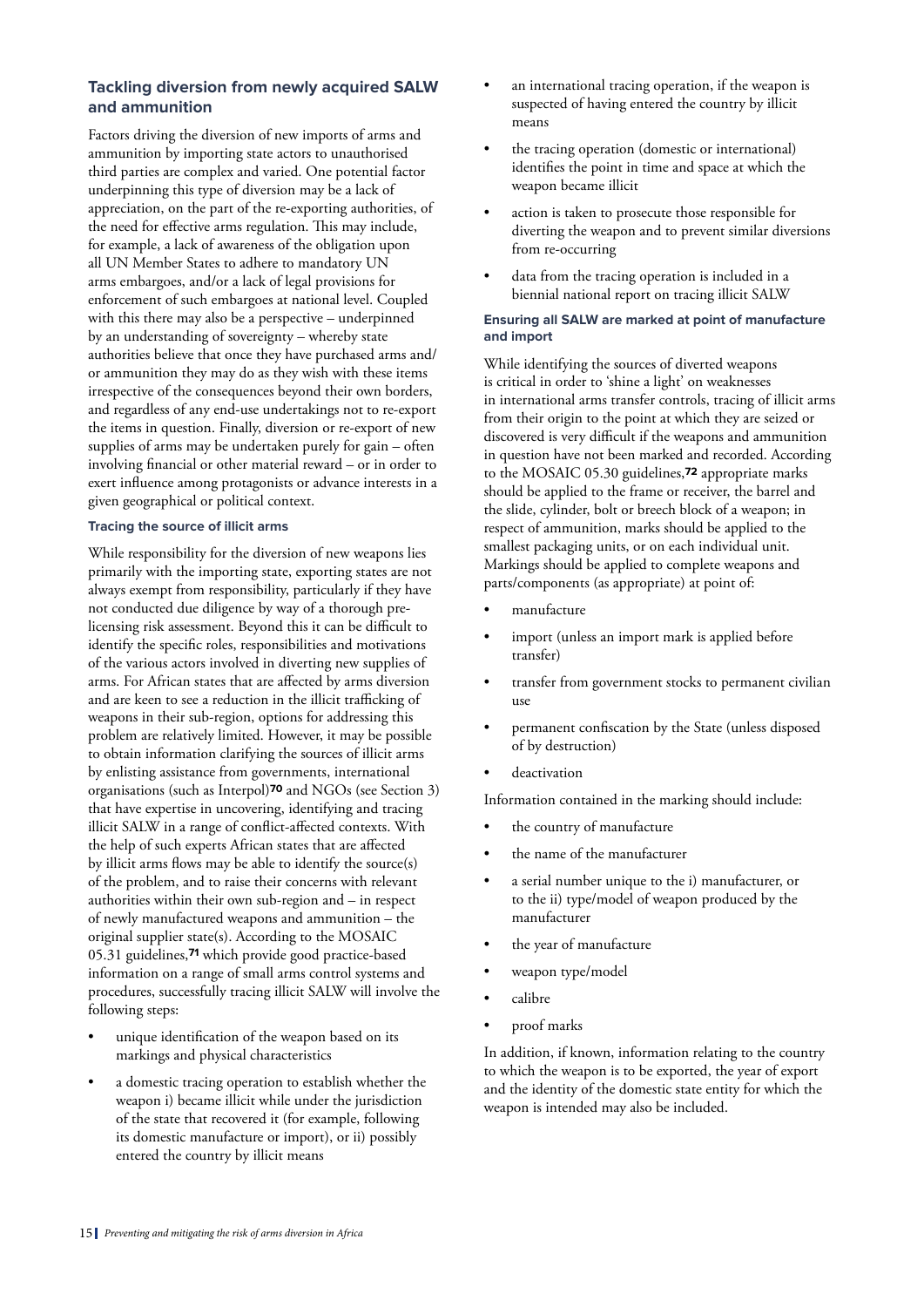#### **Keeping adequate records of SALW manufactured, exported and imported**

In addition to marking, systems and processes for recording the information contained in SALW markings are also crucial in order to facilitate tracing the origins of, and the route taken by, illicit arms, and to assist in identifying the exact point of diversion. According to the MOSAIC 05.30 guidelines certain basic record-keeping provisions should be made for all SALW:

- country of manufacture
- name of manufacturer
- serial number
- year of manufacture
- weapon type/model
- calibre
- location of markings on the weapon (for example, on the frame/receiver, barrel)
- ownership information (names, addresses and licence numbers of owners, as well as dates of ownership, up until the point that the weapon leaves the jurisdiction of the State, for example, through export or destruction)**<sup>73</sup>**

Beyond these provisions, additional record-keeping requirements will be necessary for: exported weapons; imported weapons; weapons transferred from government stocks to permanent civilian use; permanently confiscated weapons not destined for destruction; deactivated weapons; weapons not destined for destruction (see MOSAIC 05.30).**<sup>74</sup>**

#### **Enlisting the support of arms-supplier-states**

Where evidence of diversion of weapons has come to light, concerned states could consider raising the matter bilaterally with the authorities of any state implicated in the diversion. However, if such engagement is not possible, or yields no substantive outcome, concerns could also be raised through appropriate channels within the relevant sub-regional organisation. This could pave the way for multilateral discussions among member states concerning cases of arms diversion and their impact within the subregion and beyond and, in turn, provide the basis for an informal understanding, if not a formal agreement, not to divert or re-export arms. Finally it is also possible for an African sub-regional organisation to make a formal approach to major arms suppliers to ask them to exercise restraint in the supply of arms to countries in their subregion. Indeed, such an approach was made following the establishment of the ECOWAS SALW Moratorium on 31 October 1998, whereby ECOWAS approached the Wassenaar Arrangement and requested that the Participating States respect the Moratorium and support its implementation by West African states.**75** Crucially, the intention to continue dialogue with manufacturers and suppliers was subsequently made the focus of Article 12 of the ECOWAS Convention.

## **Securing state stockpiles to prevent SALW diversion**

As has been outlined above, the loss of SALW from states stockpiles – whether through theft, illegal sale or battlefield capture – is very commonly a source of the illicit arms circulating in Africa. The existence of good practice standards for stockpile management and security,**76** and a range of efforts to put practical measures and suitable infrastructure in place,**77** demonstrates willingness on the part of several African states, in line with their commitments under the UN Programme of Action**<sup>78</sup>** and the UN Firearms Protocol,**79** to try to stem the tide of diversion from national stockpiles. Nevertheless, such efforts remain 'a work in progress'**80** and, accordingly, weapons continue to pass from government arsenals into the hands of unauthorised end-users.

According to MOSAIC 05.20 guidelines, a risk assessment of all SALW storage facilities should be carried out in order establish stockpile management priorities.**81** This risk assessment should determine:

- any physical threat posed by the weapons to the local population (particularly relevant for weapons that contain explosive components)
- the financial value of the facility and its contents
- active hazards to the security of weapons (for example, the probability of loss, theft, damage or destruction due to sabotage or other forms of attack)
- passive hazards (for example, natural disasters such as floods, earthquakes or fires)
- the likelihood that a facility will be subject to an internal or external attack (due to the types and numbers of weapons stored, and its susceptibility to attack)
- vulnerability to espionage, theft or loss
- vulnerability to sabotage or terrorist attack

While it may appear beneficial to locate weapons stockpiles close to where they are needed, the risk of situating stockpiles close to the front line of any conflict should be carefully assessed. As noted in Section 3, raids by armed insurgents are relatively common and a principal means whereby such actors obtain their weapons. Ammunition should not be stored with weapons, while a separate risk assessment and related provisions for the storage of ammunition should be implemented which takes full account of the potential volatility of such materiel and the dangers posed to civilians who may be in the vicinity.**82** Particularly destabilising weapons (such as Man Portable Air Defence Systems or MANPADS) should be disassembled and the component parts stored at separate locations.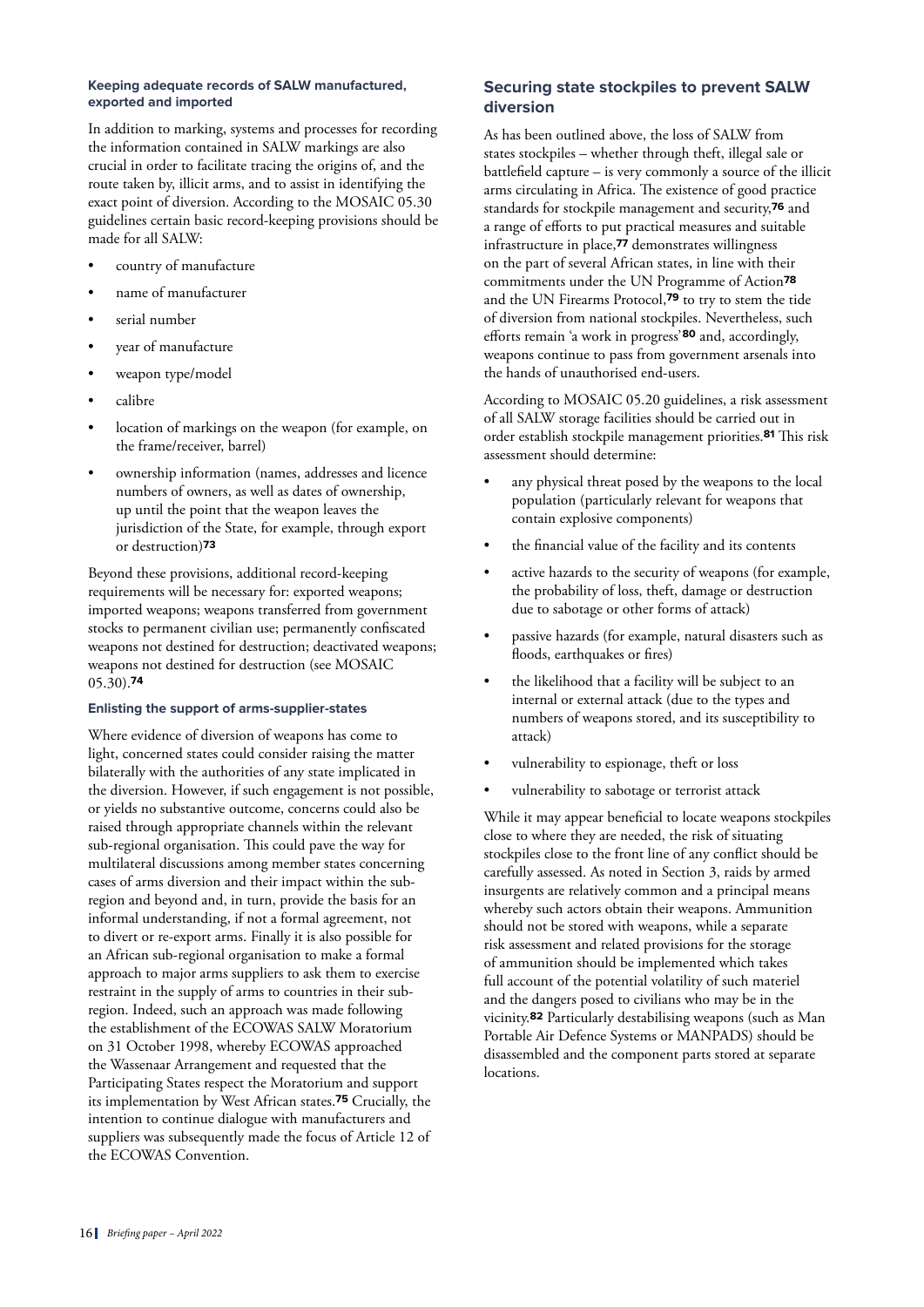Other principles of physical security include:

- addressing issues flagged by the stockpile management risk assessment
- incorporating physical security measures into new storage facilities at the design stage
- ensuring an effective perimeter security infrastructure
- controlling access at all times

In addition, training and adequate remuneration of personnel authorised to manage and monitor stockpile management facilities, together with a clear chain of command and responsibility, are crucial to ensuring professionalism, sustaining morale, and reducing risks of corruption, thereby preventing loss, theft or corrupt sale of stored weapons.

For their part, states considering the export of SALW should, as part of their arms export risk assessment, investigate and evaluate the capability of the importing state to securely store, manage and deploy the weapons in question; at the same time, importing states should consider the adequacy of their provisions for stockpile management and security before procurement takes place. Should these evaluations highlight concerns about the adequacy of arrangements in the importing country, the exporting and importing states should explore the potential for the establishment of a cooperative programme that would build the necessary systems and infrastructure so as to assure the security of any weapons subsequently exported (see below for further discussion of diversion risk mitigation). Finally, states looking to embark on a programme of disarmament or demobilisation must ensure their capacity to securely store weapons before operations commence.

## **Preventing cross-border smuggling**

Measures to tackle cross-border smuggling of arms are dependent upon the ability of a state to police its borders. States with lengthy perimeters and multiple crossing-points face particular challenges when trafficking of weapons or ammunition is small in scale and carried out by civilians on foot. Larger consignments are, in theory, easier to spot, but where border crossings are very busy and lack sophisticated infrastructure – such as scanning machines – it may not be possible to undertake as many physical checks as the authorities would wish to in order to disrupt illicit SALW trafficking operations.

Compounding these capacity problems, many states experience problems of institutional friction, poor communication and instances of non-cooperation between national agencies with different priorities, undermining overall effectiveness. Accordingly, in order to tackle the cross-border trade in illicit SALW, affected states seeking to prevent illicit cross-border trade in SALW should work to develop 'joined-up' internal control and border management systems. This may involve: tax and trade regulation authorities; border guards and law-enforcement agencies; customs authorities; immigration services; justice systems; local authorities; intelligence agencies; commercial associations; and development ministries and agencies.

Finally, cross-border cooperation and intelligence-sharing among law-enforcement and border officials across Africa, potentially through sub-regional and continental mechanisms, will also be crucial to success in tackling arms smuggling efforts (see below).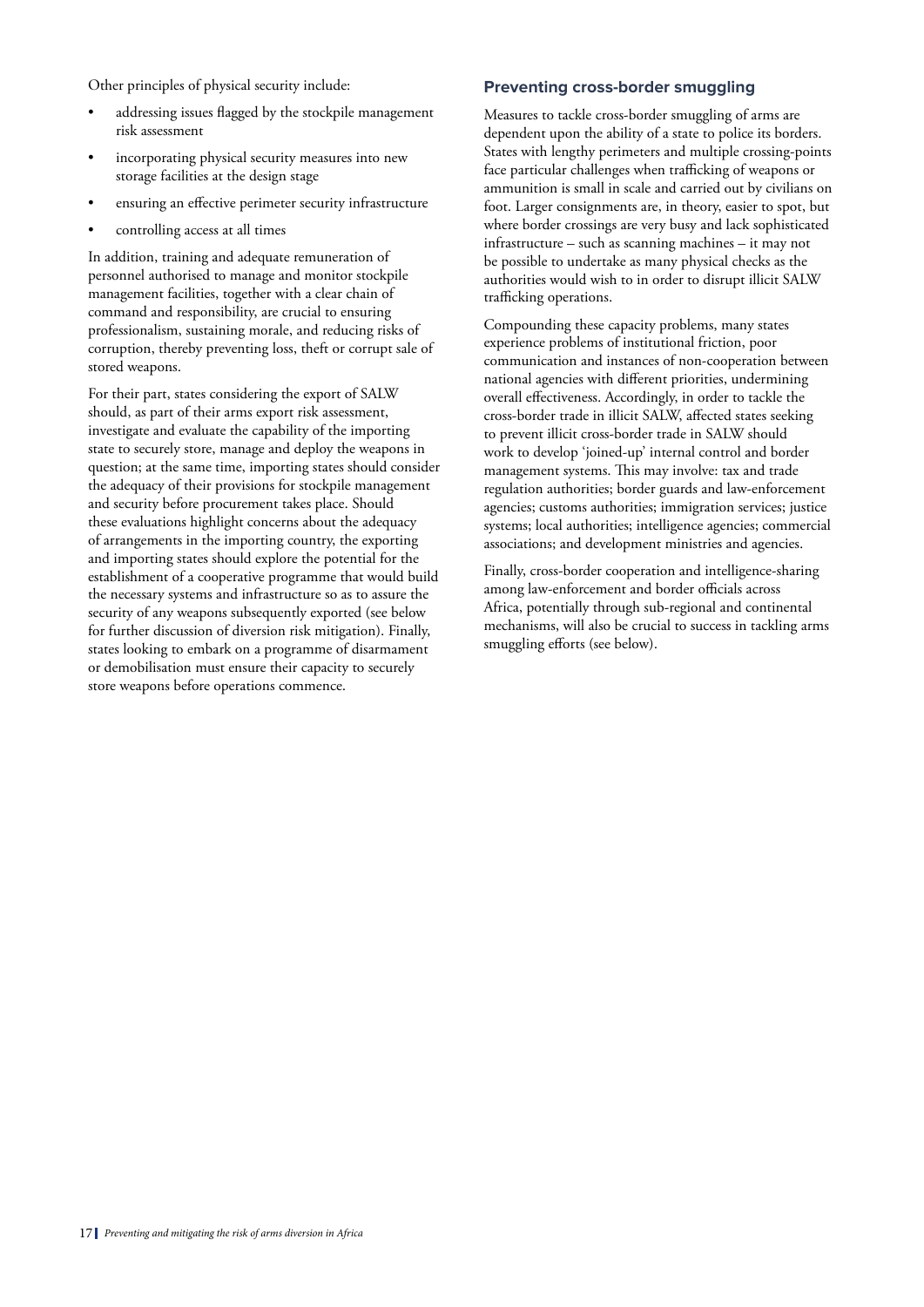As discussed in Section 4, efforts to prevent diversion of SALW exports begin with a thorough and in-depth assessment of the risks of diversion at each stage in the transfer chain. Where risks are significant – for example if a prospective importer is known to have engaged in weapons diversion in the past – the responsible course of action will be to refuse the export in question. However, in most cases, diversion risks will be less clear-cut, allowing the exporting state authorities to consider possible ways in which identified risks may be mitigated and so reduced to a tolerable level.

Accordingly, in the context of arms transfers, mitigation measures are steps taken to reduce risks and which go beyond the routine requirements of the arms transfer authorisation process, such as obtaining and verifying end-use documentation. Moreover, once the mitigation measures have been agreed between exporter/transit/ end-user state authorities, the exporter should repeat the risk assessment process. If they are not certain that the mitigation measures put in place are sufficient to reduce diversion risks to a low level, the only responsible course of action is to refuse authorisation of the export.

The possibility of deploying mitigation measures in the context of international arms transfers is addressed under the ATT. Article 11(2) obliges exporting States Parties to assess the risk of diversion and, together with importing States Parties, they are encouraged to consider the establishment of diversion risk-mitigation measures, including confidence-building measures and joint programmes. Cooperation between exporting states and importing states is crucial to preventing arms diversion at stages 3 or 4 of the arms transfer – at or after importation, or post-delivery. A situation where there is no shared appreciation – between exporter and importer – of the diversion or other risks associated with an arms transfer is unlikely to create the conditions for effective measures to address them. Equally, where the greatest risks of diversion of an arms transfer are considered to be during transit, cooperation and shared understandings that also involve transit states will be vital if successful mitigation measures are to be put in place.

Depending on the specific diversion risks identified, a range of mitigation options could be considered, including:

- placing explicit limitations on the end use or end-users of the arms
- agreeing enhanced delivery verification procedures, for example, through livestreaming delivery or storage of the arms for the benefit of the exporting authorities
- requiring or providing physical security measures for arms in transit
- improving physical security and stockpile management in the recipient country
- providing substantive and impactful human rights or other training to end-users
- agreeing terms to allow for post-delivery inspection/ post-shipment verification of the items

## **Post-shipment verification (PSV)**

In recent years, there has been increasing interest on the part of some exporting states in developing and implementing PSV programmes. At one time the preserve of the United States, lately European states have begun to seek ways and means of ensuring that arms they have exported reach their intended destination, remain with their end-user, and are not diverted. At the time of writing, Germany and Switzerland have fully-fledged systems which have been operational since 2013 and 2015 respectively; Czechia is also reported as having a PSV system in place involving around ten inspections per year, although details are not publicly available;**83** in Spain a Royal Decree of April 2020 has paved the way for the establishment of a PSV system, although the specific details are not yet clear; while Sweden is exploring the feasibility of adopting its own PSV programmes.

## **The Swiss PSV Programme84**

In 2013, in response to the discovery of diversion cases involving Swiss arms exports, the Government of Switzerland launched an initiative that sought to verify post-shipment compliance with EUCs. Resource constraints mean that PSV is not deployed in all cases; instead, the Swiss authorities choose the location for an on-site verification mission based on an assessment of the risks associated with specific arms transfers. This takes into account a number of considerations such as the type of weapons exported, the situation on the ground in the recipient country, the processes and outcomes of previous inspections, and any other relevant incidents. In the first five years of the Swiss PSV programme, 41 in-country onsite inspections of Swiss-exported arms were conducted. Should any country-destination be found in violation of their EUC commitments, Swiss law provides for the application of specific sanctions ranging from the addition of further restrictions on the end-use of the items exported to refusal of further arms exports to the country-destination in question.

#### **Germany's 'new for old' principle and post-shipment verification initiatives85**

Germany's 'new for old' principle for export of small arms was introduced in 2015 as a way of avoiding contributing to the proliferation of these weapons; since then, when implemented, it has been a useful tool for building trust and confidence between Germany (as an exporter) and recipient countries. It takes the form of an explicit undertaking – which forms part of the EUC – by a prospective recipient state that they will destroy or dispose of the same quantity of the same type of old weapons upon import of new small arms from Germany. Accordingly, this serves as a mitigating measure in order to prevent diversion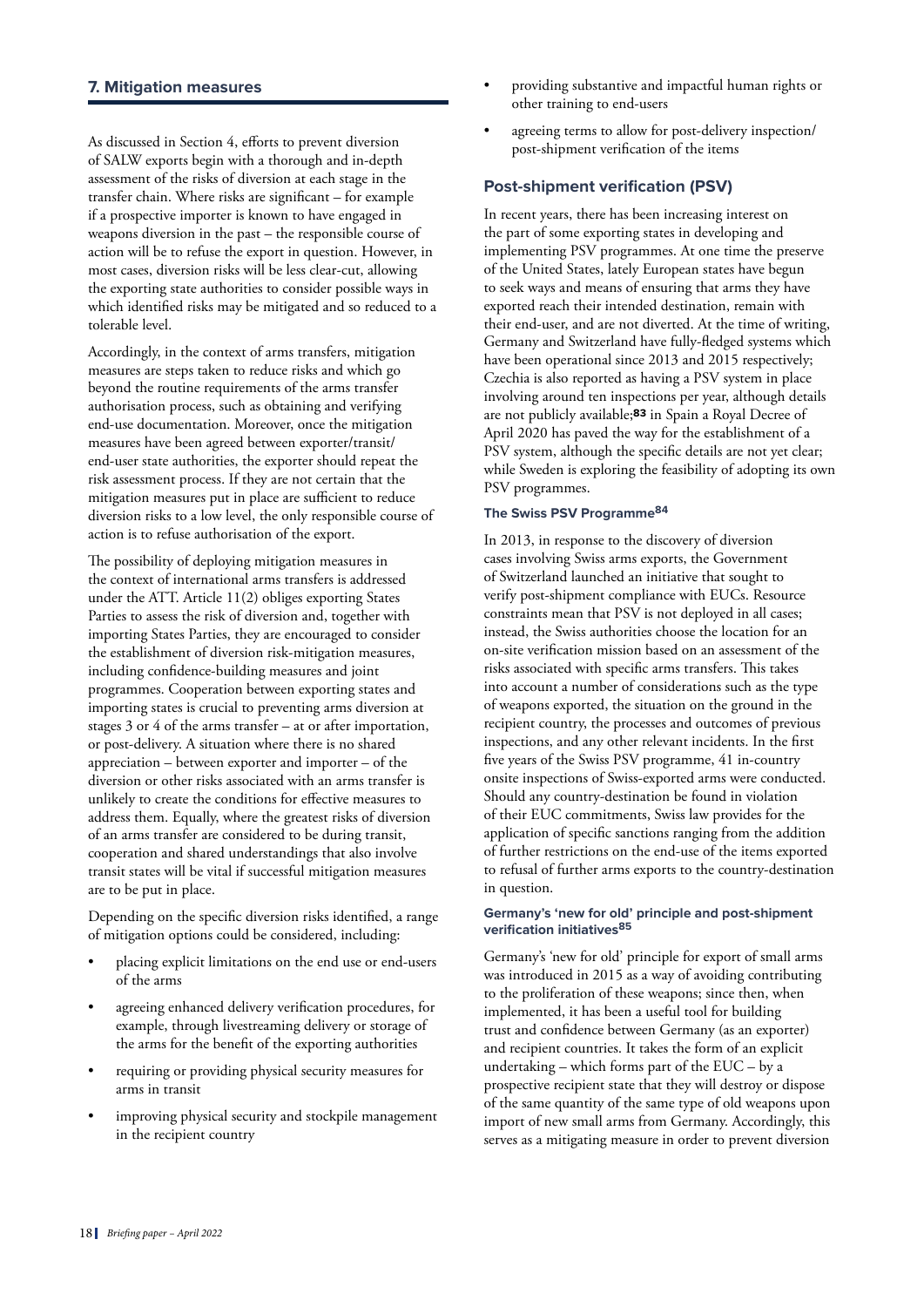of old stocks; it can be required for any transfer of small arms from Germany to a 'third country', that is any country that is not part of the EU or NATO.**86** The German Government does not expect to be granted routine access to witness the destruction of the weapons; however, on two occasions this has taken place at the invitation of the importing government.**<sup>87</sup>**

In 2015 Germany also began to implement a post-shipment verification (PSV) system to improve the controls of the end-use of 'war weapons' and other military equipment. The initial pilot phase of this programme, which focused

on the export of small arms only, requires importing states to agree to the in-country post-delivery inspection of the weapons to ensure that they remain in the possession of the end-user. In practice, this means that German export controls extend beyond the granting of an export licence to include on-site inspections of weapons of German origin. Following the adoption of the necessary legislative changes, Germany conducted its first post-shipment inspection of small arms exports in India and the United Arab Emirates – which uncovered no issues of concern and so proved to be a valuable confidence-building exercise.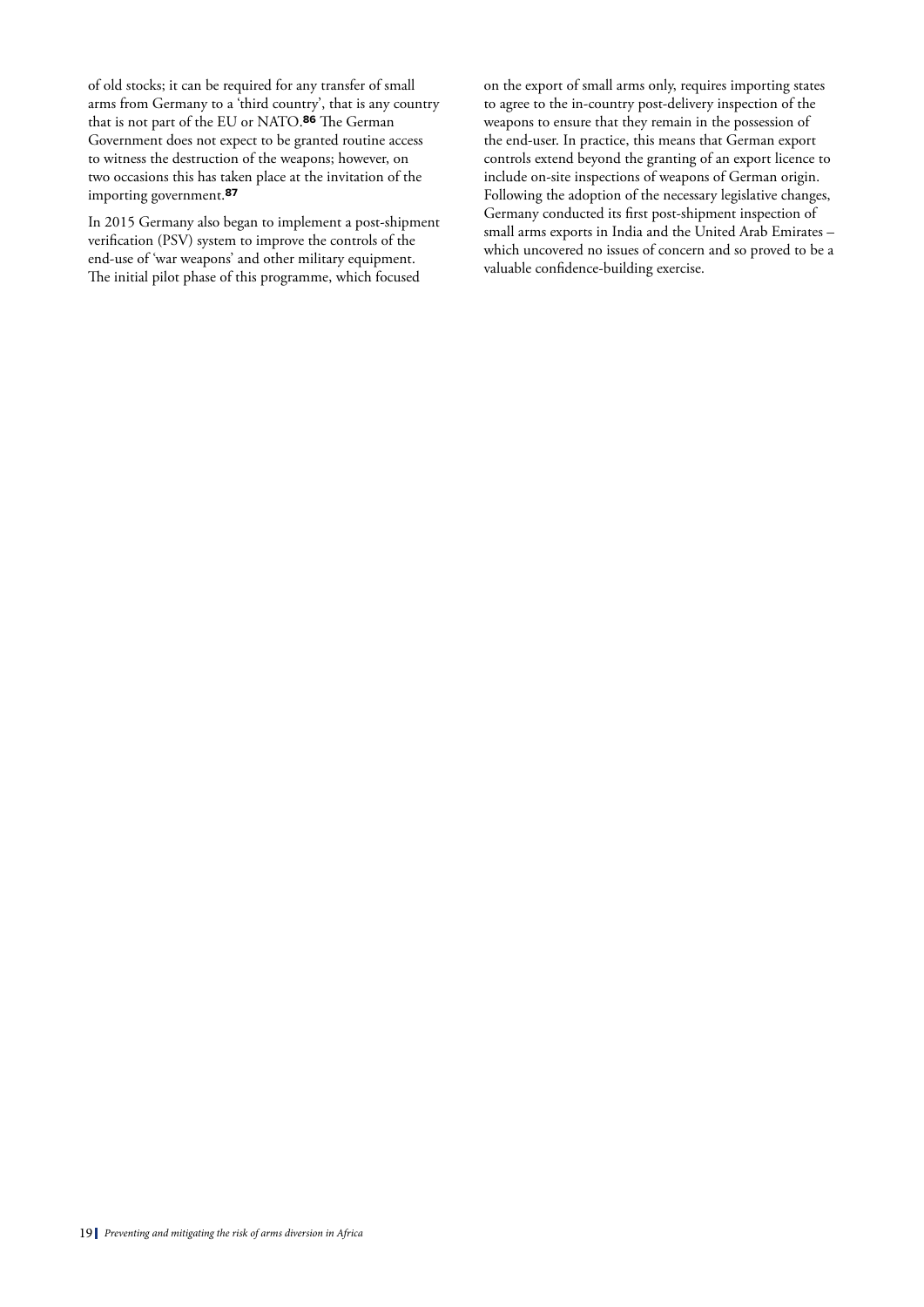## **8. Cooperation and assistance to prevent and combat diversion**

International cooperation is crucial to the effectiveness of efforts to tackle diversion of SALW before, during and after their transfer across international borders. All states in the transfer chain have a potential role to play in identifying and mitigating diversion risks, preventing diversion taking place, and responding to diversion if/when it occurs. All states are, to some extent, committed to the principle of international cooperation and for African states, China and the EU this cooperation extends to tackling the illicit trade and diversion of SALW

# **Instruments and mechanisms for cooperation on SALW**

All four of the African sub-regional SALW and firearms control instruments highlight the need for cooperation among member states, across their specific sub-region and internationally, in order to tackle the illicit trade and proliferation of firearms and/or SALW. For example, Article 17 of the Kinshasa Convention commits states parties to 'establishing a mechanism for cooperation and a system for the exchange of information among the border countries'; while the Southern African Development Community (SADC) Firearms Protocol cites, as an objective of the instrument, that states 'co-operate closely at the regional level as well as at international fora ... in collaboration with international partners' in order to tackle the illicit manufacturing of, and trade in, firearms.

The triennial Forum for China–Africa Cooperation (FOCAC)**88** has, since 2000, provided a mechanism for high-level dialogue and cooperation between China and African countries. Recognising that addressing the many challenges posed by SALW proliferation is essential for advancing economic cooperation and trade agendas, FOCAC has, on occasion, incorporated the issue within the wider China–Africa dialogue on political affairs, peace and security.

Among the objectives of the EU Strategy against illicit firearms, SALW and their ammunition, entitled 'Securing Arms, Protecting Citizens'**89** is 'promoting co-operation and partnership at all levels' while committing to strengthening cooperation and assistance on a range of issues and in a variety of contexts. For example, the EU commits to 'assist in strengthening law enforcement capabilities in order to identify, disrupt and interdict trafficking networks' as well as to working with international institutions, and strengthening cooperation among customs, border controls and enforcement agencies.**<sup>90</sup>**

The ATT makes several references to the need for cooperation, including in Article 1 (Object and Purpose) and Article 15 (International Cooperation) which encourages States Parties to cooperate on the implementation and application of the Treaty. Information sharing – a key element in international cooperation – is also central to the ATT, in particular in relation to exchanges between exporting and importing states on specific arms transfers, and among all States Parties in the transfer chain in the context of mitigating the risks of diversion.

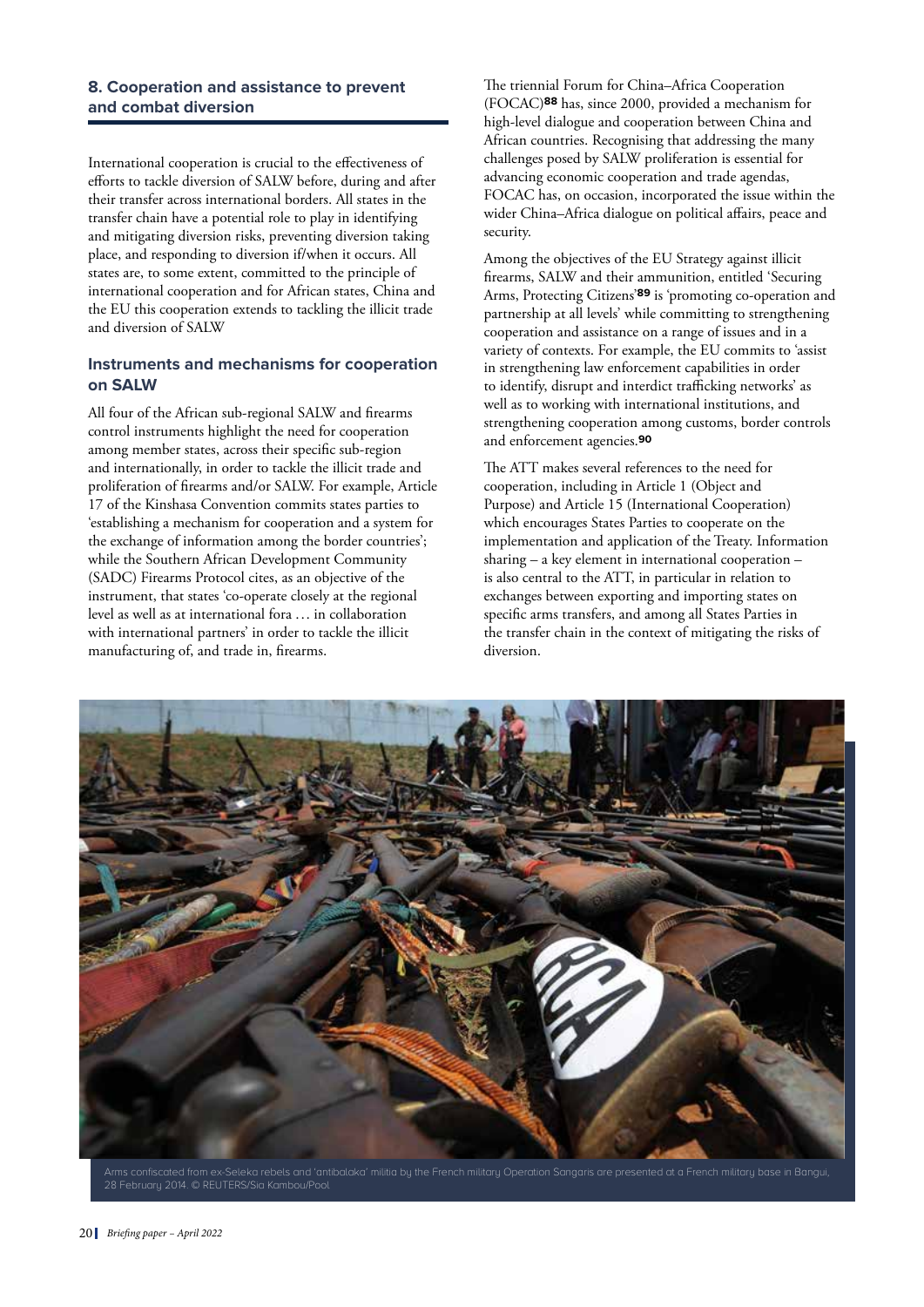To ensure that they are capable of following through on these commitments, all states should ensure that the principle of international cooperation on arms transfer control matters is recognised and enabled by national legislation. This should involve the ability of governments to gather and share information with international partners on relevant matters, the lending of mutual legal assistance, and joint efforts to prevent and combat arms transfer diversion in all its manifestations.

## **Cooperation among states**

A number of cooperative measures have been discussed above in the context of diversion risk mitigation. At the most basic level, exchange of information – in real time – between exporting, transit and importing states pointing to an elevated risk of diversion can enable relevant authorities to take timely and appropriate action to prevent the misappropriation of arms transfers, for example, by changing the route being taken by a particular shipment. At a practical level, providing technical assistance to a prospective importing state to strengthen their stockpile management provisions could, for example, prevent leakage or even large-scale theft of weapons from state armouries. Furthermore, multinational seaborne missions to tackle piracy or to pursue traffickers on land across state boundaries may also be effective in preventing diversion of arms. Other possibilities for state-led cooperation to prevent diversion include:

- post-delivery cooperation on verifying compliance with end-use assurances and commitments not to re-export imported weapons
- cross-border cooperation and intelligence-sharing among law enforcement and border officials
- cooperation in timely and substantive responses to tracing requests
- scrupulous adherence to mandatory UN arms embargoes by all states, including conducting due diligence to ensure that arms transfers are not intended for proscribed entities
- cooperation in support of action against serial arms embargo violators, for example by refusing or preventing any arms transfers to guilty parties

## **Multilateral cooperation**

As noted above, cooperation to prevent and combat diversion of SALW can also be pursued through multilateral channels, at (sub-)regional level, as well as globally. At the same time, non-government actors including manufacturers, traders, brokers, freight forwarders and transportation agents as well as international humanitarian, peacebuilding and research organisations – many of whom have access to information relevant to identifying, tracing and tackling diversion – also have a potentially important role to play in sharing information, knowledge and expertise.

In addition, bilateral and multilateral funding mechanisms – such as the China–UN Peace and Development Trust Fund,**91** the UN Trust Facility Supporting Conventional Arms Reduction (UNSCAR),**<sup>92</sup>** the ATT Voluntary Trust Fund**93** and the European International Partnerships Fund**94** – can provide critical support to efforts to build the capacity and infrastructure required to prevent diversion in regions affected by the illicit trade and diversion of arms, for example through:

- capacity-building of national arms transfer control systems
- training of officials responsible for implementing national arms transfer controls
- training and capacity-building for customs, law enforcement and border agencies
- developing effective stockpile management infrastructure, systems and procedures
- supporting the development of weapons marking, record-keeping and tracing functions
- supporting the development of illicit arms interdiction capacity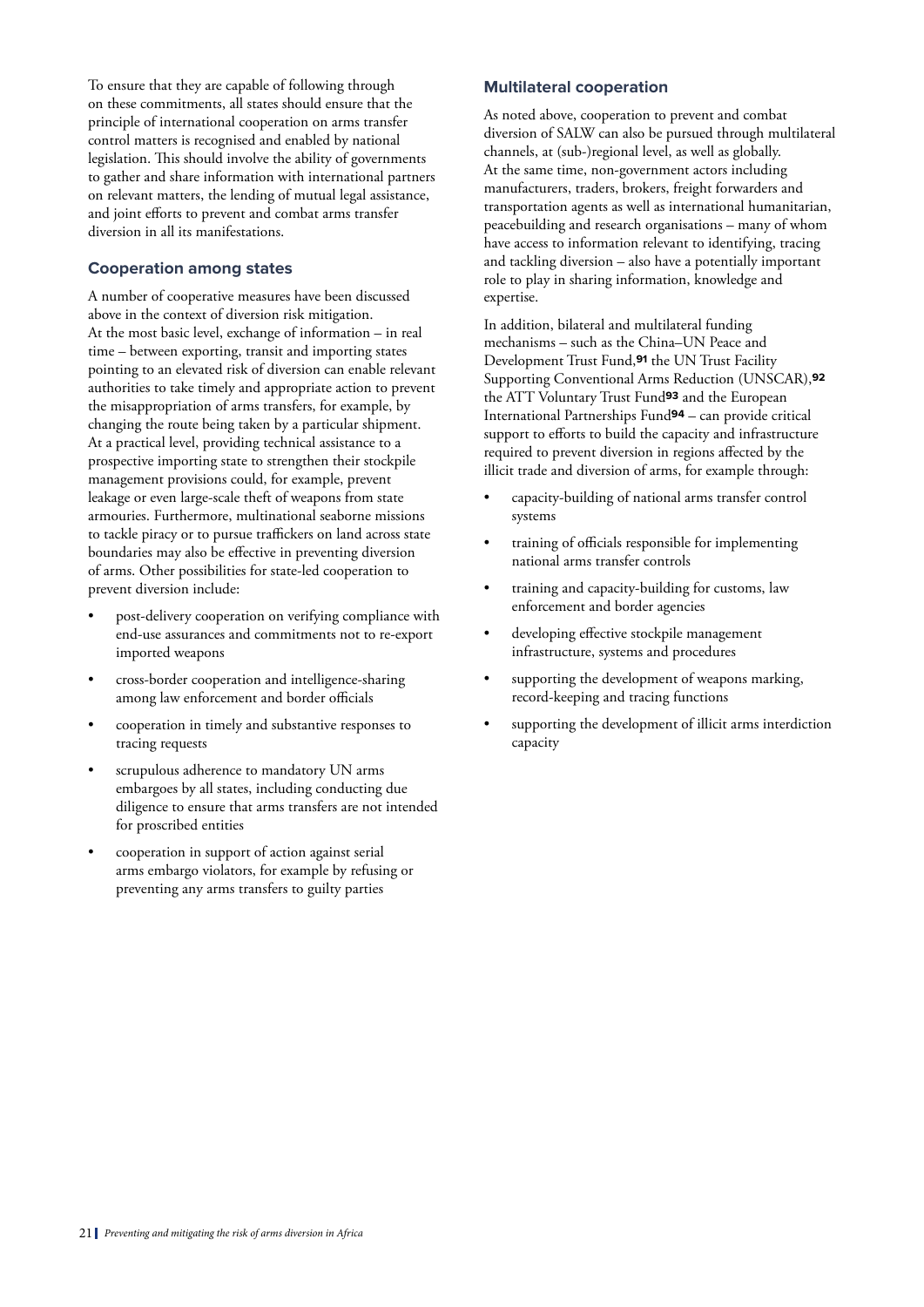Efforts to prevent and combat diversion of SALW begin with all states implementing relevant national laws and regulations, regional agreements, and international obligations faithfully and consistently. Arms-exporting states have their own key responsibilities in this respect, including:

- carrying out thorough short-, medium-, and longerterm risk assessments that explore all potential avenues for diversion and considering whether and how any identified risks may be mitigated
- conducting due diligence in verifying end-user and end-use undertakings
- ensuring security of transportation throughout the transfer chain

For their part, importing and transit states should develop and/or maintain effective arms transfer control systems enabling, in particular, rigorous enforcement of UN arms embargoes, ensuring all SALW and ammunition within their jurisdiction are marked and recorded, and cooperating fully with tracing requests.

Global trade in arms is rooted in cooperation among states for its effective functioning. However, when the transfer chain breaks down and weapons are diverted to unauthorised end-users, international cooperation is required in order to trace the source of the problem and to take effective action to ensure there is no repeat. It follows, therefore, that the problem of diversion cannot be solved – or significantly curtailed – by states working alone. Trafficking networks can only be successfully disrupted through international cooperation, including: the exchange of information on diversion risks and lessons learnt from actual cases; provision of technical and material assistance to build state capacity, such as for effective stockpile management and border control; and coordinated action to interdict illicit supplies and deploy sanctions against serial violators. It is also increasingly recognised that cooperation between exporters and importers on post-shipment verification initiatives to ensure safe delivery and mitigate risks of diversion is an important step in enhancing the security of the supply chain.

Finally, it is important to recognise that, even if it is assumed that all states involved in SALW transfers undertake due diligence in identifying risks and potential counter-measures, not all diversion risks can be adequately mitigated. In such circumstances, where assessments point to serious diversion risks, exporter states must be prepared to refuse transfer authorisation and to communicate clearly the reasons for this to the aspiring importer. Equally, should evidence of diversion come to light after a SALW/ ammunition export has been authorised, states in the transfer chain should take steps to prevent any recurrence by refusing further such transfers from, into, or through their jurisdiction and by sharing information concerning the case with partner countries bilaterally, and in regional and international forums.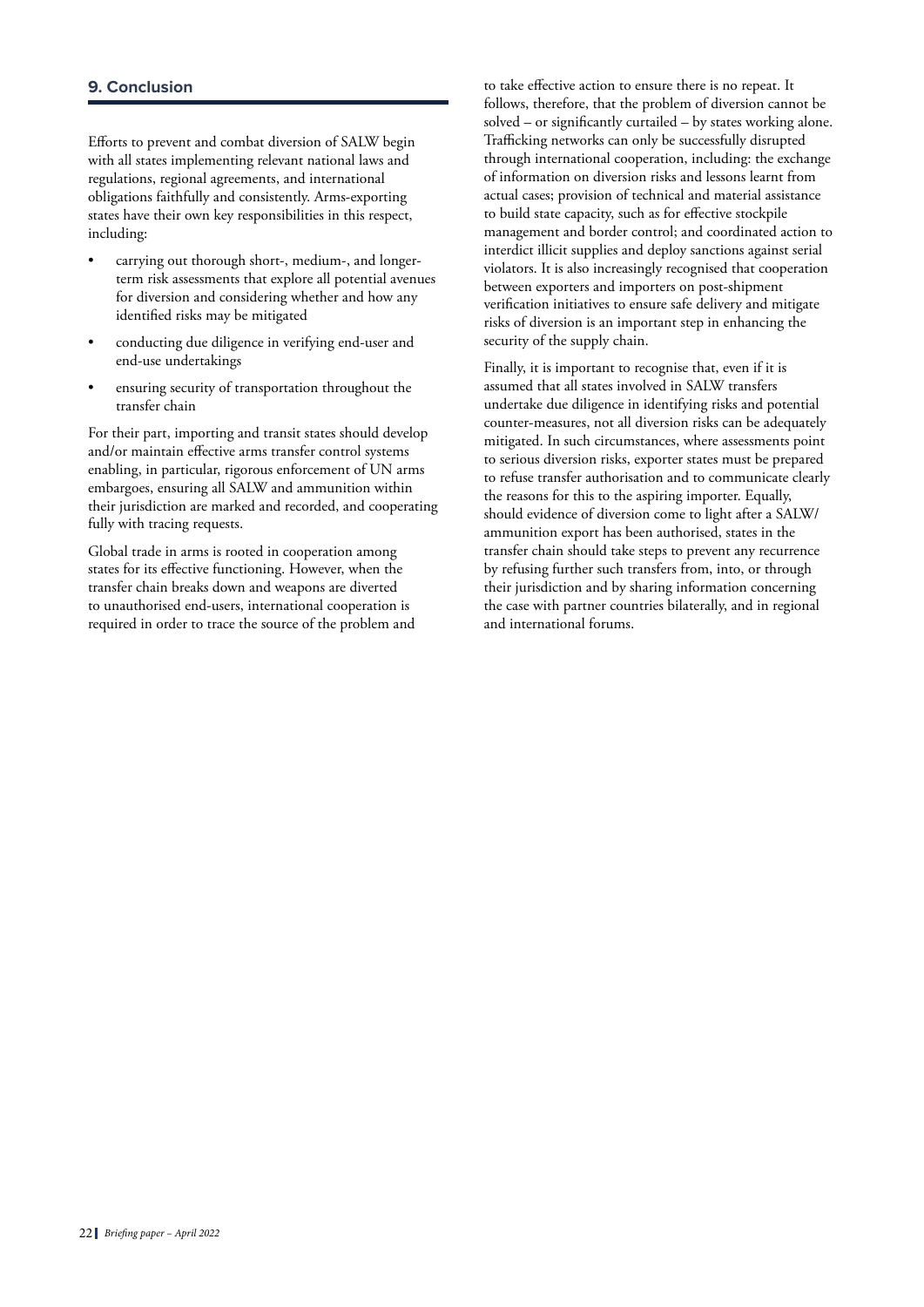### **Notes**

- **1** Council of the European Union (2012), 'Council Decision 2012/121/ CFSP', Council of the EU, 28 February ([https://eur-lex.europa.eu/](https://eur-lex.europa.eu/LexUriServ/LexUriServ.do?uri=OJ:L:2012:054:0008:0013:EN:PDF) [LexUriServ/LexUriServ.do?uri=OJ:L:2012:054:0008:0013:EN:PDF\)](https://eur-lex.europa.eu/LexUriServ/LexUriServ.do?uri=OJ:L:2012:054:0008:0013:EN:PDF)
- **2** This project is a collaborative effort between Saferworld Europe ASBL (the contract holder with the European Union) and Saferworld (the main implementing partner).
- **3** Council of the European Union (2018), 'Securing arms, protecting citizens: Council adopts new EU strategy against illicit firearms, small arms and light weapons and their ammunition', Council of the EU, 19 November [\(https://www.consilium.europa.eu/en/press/press](https://www.consilium.europa.eu/en/press/press-releases/2018/11/19/securing-arms-protecting-citizens-council-adopts-new-eu-strategy-against-illicit-firearms-small-arms-and-light-weapons-and-their-ammunition/)[releases/2018/11/19/securing-arms-protecting-citizens-council](https://www.consilium.europa.eu/en/press/press-releases/2018/11/19/securing-arms-protecting-citizens-council-adopts-new-eu-strategy-against-illicit-firearms-small-arms-and-light-weapons-and-their-ammunition/)[adopts-new-eu-strategy-against-illicit-firearms-small-arms-and-light](https://www.consilium.europa.eu/en/press/press-releases/2018/11/19/securing-arms-protecting-citizens-council-adopts-new-eu-strategy-against-illicit-firearms-small-arms-and-light-weapons-and-their-ammunition/)[weapons-and-their-ammunition/](https://www.consilium.europa.eu/en/press/press-releases/2018/11/19/securing-arms-protecting-citizens-council-adopts-new-eu-strategy-against-illicit-firearms-small-arms-and-light-weapons-and-their-ammunition/))
- **4** African Union (2016), 'Silencing the Guns' ([https://au.int/sites/](https://au.int/sites/default/files/documents/38304-doc-1_au_roadmap_silencing_guns_2020_pdf_en.pdf) [default/files/documents/38304-doc-1\\_au\\_roadmap\\_silencing\\_](https://au.int/sites/default/files/documents/38304-doc-1_au_roadmap_silencing_guns_2020_pdf_en.pdf) [guns\\_2020\\_pdf\\_en.pdf](https://au.int/sites/default/files/documents/38304-doc-1_au_roadmap_silencing_guns_2020_pdf_en.pdf))
- **5** European Commission (2016), 'Joint Communication to the European Parliament and the Council', 5 July ([https://eur-lex.](https://eur-lex.europa.eu/legal-content/EN/TXT/HTML/?uri=CELEX:52016JC0031&from=EN) [europa.eu/legal-content/EN/TXT/HTML/?uri=CELEX:](https://eur-lex.europa.eu/legal-content/EN/TXT/HTML/?uri=CELEX:52016JC0031&from=EN) [52016JC0031&from=EN\)](https://eur-lex.europa.eu/legal-content/EN/TXT/HTML/?uri=CELEX:52016JC0031&from=EN); Council of the European Union (2016), 'Council conclusions on EU-wide strategic framework to support Security Sector Reform (SSR)', 14 November [\(https://www.](https://www.consilium.europa.eu/media/24227/sr-st13998en16.pdf) [consilium.europa.eu/media/24227/sr-st13998en16.pdf\)](https://www.consilium.europa.eu/media/24227/sr-st13998en16.pdf)
- **6** The EU Strategy for China also covers other security matters such as counter-terrorism, migration and cyber-security. See: Council of the European Union (2016), 'EU Strategy on China – Council conclusions (18 July 2016)' ([https://data.consilium.europa.eu/doc/](https://data.consilium.europa.eu/doc/document/ST-11252-2016-INIT/en/pdf) [document/ST-11252-2016-INIT/en/pdf\)](https://data.consilium.europa.eu/doc/document/ST-11252-2016-INIT/en/pdf)
- **7** This paper addresses issues relating to the diversion of SALW in all sub-regions of Africa.
- **8** For the purposes of this paper, the definition of SALW will be the same as set out in the International Instrument for Tracing, in a Timely and Reliable Manner as follows: '…"small arms and light weapons" will mean any man-portable lethal weapon that expels or launches, is designed to expel or launch, or may be readily converted to expel or launch a shot, bullet or projectile by the action of an explosive, excluding antique small arms and light weapons or their replicas. Antique small arms and light weapons and their replicas will be defined in accordance with domestic law. In no case will antique small arms and light weapons include those manufactured after 1899: (a) "Small arms" are, broadly speaking, weapons designed for individual use. They include, inter alia, revolvers and self-loading pistols, rifles and carbines, sub-machine guns, assault rifles and light machine guns; (b) "Light weapons" are, broadly speaking, weapons designed for use by two or three persons serving as a crew, although some may be carried and used by a single person. They include, inter alia, heavy machine guns, hand-held under-barrel and mounted grenade launchers, portable anti-aircraft guns, portable anti-tank guns, recoilless rifles, portable launchers of anti-tank missile and rocket systems, portable launchers of anti-aircraft missile systems, and mortars of a calibre of less than 100 millimetres.' [\(https://www.](https://www.unodc.org/documents/organized-crime/Firearms/ITI.pdf) [unodc.org/documents/organized-crime/Firearms/ITI.pdf](https://www.unodc.org/documents/organized-crime/Firearms/ITI.pdf))
- **9** African Union (2000), 'Bamako Declaration on an African Common Position on the Illicit Proliferation, Circulation and Trafficking of Small Arms and Light Weapons', December [\(https://au.int/](https://au.int/en/documents/20200903/bamako-declaration-african-common-position-illicit-proliferation-circulation-and) [en/documents/20200903/bamako-declaration-african-common](https://au.int/en/documents/20200903/bamako-declaration-african-common-position-illicit-proliferation-circulation-and)[position-illicit-proliferation-circulation-and](https://au.int/en/documents/20200903/bamako-declaration-african-common-position-illicit-proliferation-circulation-and))
- **10** See Section 4 below, in particular footnotes 52–56.
- **11** Small Arms Survey (2019), 'Weapons Compass: Mapping illicit small arms flows in Africa', January ([http://www.smallarmssurvey.org/](http://www.smallarmssurvey.org/fileadmin/docs/U-Reports/SAS-AU-Weapons-Compass.pdf) [fileadmin/docs/U-Reports/SAS-AU-Weapons-Compass.pdf](http://www.smallarmssurvey.org/fileadmin/docs/U-Reports/SAS-AU-Weapons-Compass.pdf))
- **12** See Guiryanan O, Montanaro L, Räty T (2021), 'European security assistance: the search for stability in the Sahel', Saferworld, September, p 46 ([https://www.saferworld.org.uk/resources/](https://www.saferworld.org.uk/resources/publications/1368-european-security-assistance-the-search-for-stability-in-the-sahel) [publications/1368-european-security-assistance-the-search-for](https://www.saferworld.org.uk/resources/publications/1368-european-security-assistance-the-search-for-stability-in-the-sahel)[stability-in-the-sahel](https://www.saferworld.org.uk/resources/publications/1368-european-security-assistance-the-search-for-stability-in-the-sahel))
- **13** The International Action Network has noted that 'the consequences of SALW proliferation include murder, intimidation, rape, torture, sexual abuse, sexual harassment, threats and humiliation, forced prostitution, and trafficking of women and girls.' See IANSA (2017), 'Gender, Armed Violence, and SALW: Women's Involvement in the UN Small Arms Process', September ([https://www.un.org/](https://www.un.org/disarmament/wp-content/uploads/2018/10/16.-4.1-Women-involvement-SALW.pdf) [disarmament/wp-content/uploads/2018/10/16.-4.1-Women](https://www.un.org/disarmament/wp-content/uploads/2018/10/16.-4.1-Women-involvement-SALW.pdf)[involvement-SALW.pdf](https://www.un.org/disarmament/wp-content/uploads/2018/10/16.-4.1-Women-involvement-SALW.pdf))
- **14** This figure represents a 16 per cent increase on 2019. African Center for Strategic Studies (2020), 'Record 29 Million Africans are Forcibly Displaced', Infographic, June ([https://africacenter.org/spotlight/](https://africacenter.org/spotlight/record-29-million-africans-forcibly-displaced/) [record-29-million-africans-forcibly-displaced/\)](https://africacenter.org/spotlight/record-29-million-africans-forcibly-displaced/)
- **15** UN Panels and Groups of Experts have been established under a number of UN Sanctions Committees, see [\(https://www.un.org/](https://www.un.org/securitycouncil/content/repertoire/sanctions-and-other-committees) [securitycouncil/content/repertoire/sanctions-and-other-committees](https://www.un.org/securitycouncil/content/repertoire/sanctions-and-other-committees))
- **16** See for example, Conflict Armament Research: [https://www.](https://www.conflictarm.com/) [conflictarm.com/](https://www.conflictarm.com/) and Small Arms Survey: ([https://www.](https://www.smallarmssurvey.org/) [smallarmssurvey.org/\)](https://www.smallarmssurvey.org/)
- **17** See for example Bellingcat: (https://www.bellingcat.com/); and the Balkan Investigative Reporting Network (BIRN): ([https://birn.](https://birn.eu.com/) [eu.com/](https://birn.eu.com/))
- **18** It is important to recognise that legally traded arms can also be used by authorised end-users to commit violations of international law. Accordingly, the onus falls upon arms exporting states to conduct a full risk assessment which, in addition to considering the risk of diversion, comprehensively assesses the potential that the exported arms could be misused by their intended recipient.
- **19** See Guiryanan O, Montanaro L, Räty T, op. cit., pp 46–47.
- **20** UNDIR (2020), 'Gender Perspectives in arms control and disarmament: Views from Africa', Workshop Report [\(https://unidir.](https://unidir.org/publication/gender-perspectives-arms-control-and-disarmament-views-africa) [org/publication/gender-perspectives-arms-control-and-disarmament](https://unidir.org/publication/gender-perspectives-arms-control-and-disarmament-views-africa)[views-africa\)](https://unidir.org/publication/gender-perspectives-arms-control-and-disarmament-views-africa)
- **21** With the exception of specific cases that are cited, and unless otherwise stated, references to SALW should be taken as including SALW ammunition.
- **22** See, for example, ATT Working Group on Effective Treaty Implementation (2018), 'Chair's Draft Report to CSP4', p 2 [\(https://](https://www.thearmstradetreaty.org/hyper-images/file/ATT_CSP4_WGETI_Draft_Report_EN1/ATT_CSP4_WGETI_Draft_Report_EN.pdf) [www.thearmstradetreaty.org/hyper-images/file/ATT\\_CSP4\\_WGETI\\_](https://www.thearmstradetreaty.org/hyper-images/file/ATT_CSP4_WGETI_Draft_Report_EN1/ATT_CSP4_WGETI_Draft_Report_EN.pdf) [Draft\\_Report\\_EN1/ATT\\_CSP4\\_WGETI\\_Draft\\_Report\\_EN.pdf](https://www.thearmstradetreaty.org/hyper-images/file/ATT_CSP4_WGETI_Draft_Report_EN1/ATT_CSP4_WGETI_Draft_Report_EN.pdf))
- **23** See, for example, Small Arms Survey Infographic, 'Possible Measures to Prevent and Address Diversion: Supporting effective implementation of the Arms Trade Treaty' [\(http://www.](http://www.smallarmssurvey.org/fileadmin/docs/Regulations_and_Controls/Levels_of_action/International/Diversion%20infographic.pdf) [smallarmssurvey.org/fileadmin/docs/Regulations\\_and\\_Controls/](http://www.smallarmssurvey.org/fileadmin/docs/Regulations_and_Controls/Levels_of_action/International/Diversion%20infographic.pdf) [Levels\\_of\\_action/International/Diversion%20infographic.pdf\)](http://www.smallarmssurvey.org/fileadmin/docs/Regulations_and_Controls/Levels_of_action/International/Diversion%20infographic.pdf)
- **24** See Control Risks (2021), 'Risk Map 2021 Africa' ([https://www.](https://www.controlrisks.com/-/media/corporate/files/riskmap-2021/riskmap-2021-map-regions-africa-a3.pdf) [controlrisks.com/-/media/corporate/files/riskmap-2021/riskmap-](https://www.controlrisks.com/-/media/corporate/files/riskmap-2021/riskmap-2021-map-regions-africa-a3.pdf)[2021-map-regions-africa-a3.pdf\)](https://www.controlrisks.com/-/media/corporate/files/riskmap-2021/riskmap-2021-map-regions-africa-a3.pdf) and Control Risks (2021), 'Risk Map 2021 MENA' [\(https://www.controlrisks.com/-/media/](https://www.controlrisks.com/-/media/corporate/files/riskmap-2021/riskmap-2021-map-regions-mena-a3.pdf) [corporate/files/riskmap-2021/riskmap-2021-map-regions-mena-a3.](https://www.controlrisks.com/-/media/corporate/files/riskmap-2021/riskmap-2021-map-regions-mena-a3.pdf) [pdf](https://www.controlrisks.com/-/media/corporate/files/riskmap-2021/riskmap-2021-map-regions-mena-a3.pdf))
- **25** United Nations Office on Drugs and Crime (UNODC) (2019), 'The Illicit Firearms Market', p 2 ([https://www.unodc.org/documents/e4j/](https://www.unodc.org/documents/e4j/Module_04_-_The_Illicit_Market_in_Firearms_FINAL.pdf) [Module\\_04\\_-\\_The\\_Illicit\\_Market\\_in\\_Firearms\\_FINAL.pdf](https://www.unodc.org/documents/e4j/Module_04_-_The_Illicit_Market_in_Firearms_FINAL.pdf))
- **26** See for example Report of the UN Panel of Experts on Liberia 2001, S/2001/1015 ([https://undocs.org/en/S/2001/1015\)](https://undocs.org/en/S/2001/1015) and Report of the UN Panel of Experts on Angola 2000 ['Fowler Report'] S/2000/203, para 39 [\(https://www.securitycouncilreport.org/atf/](https://www.securitycouncilreport.org/atf/cf/%7B65BFCF9B-6D27-4E9C-8CD3-CF6E4FF96FF9%7D/Sanc%20S2000%20203.pdf) [cf/%7B65BFCF9B-6D27-4E9C-8CD3-CF6E4FF96FF9%7D/](https://www.securitycouncilreport.org/atf/cf/%7B65BFCF9B-6D27-4E9C-8CD3-CF6E4FF96FF9%7D/Sanc%20S2000%20203.pdf) [Sanc%20S2000%20203.pdf](https://www.securitycouncilreport.org/atf/cf/%7B65BFCF9B-6D27-4E9C-8CD3-CF6E4FF96FF9%7D/Sanc%20S2000%20203.pdf))
- **27** Conflict Armament Research (2017), 'Sudanese Stockpiles and Regional Weapon Diversion', May 2017 ([https://www.conflictarm.](https://www.conflictarm.com/reports/sudanese-stockpiles-and-regional-weapon-diversion/) [com/reports/sudanese-stockpiles-and-regional-weapon-diversion/\)](https://www.conflictarm.com/reports/sudanese-stockpiles-and-regional-weapon-diversion/)
- **28** Ibid., p44
- **29** Conflict Armament Research, "Weapon Supplies into South Sudan's Civil War", November 2018, p48–56 [\(https://www.conflictarm.com/](https://www.conflictarm.com/reports/weapon-supplies-into-south-sudans-civil-war/) [reports/weapon-supplies-into-south-sudans-civil-war/\)](https://www.conflictarm.com/reports/weapon-supplies-into-south-sudans-civil-war/)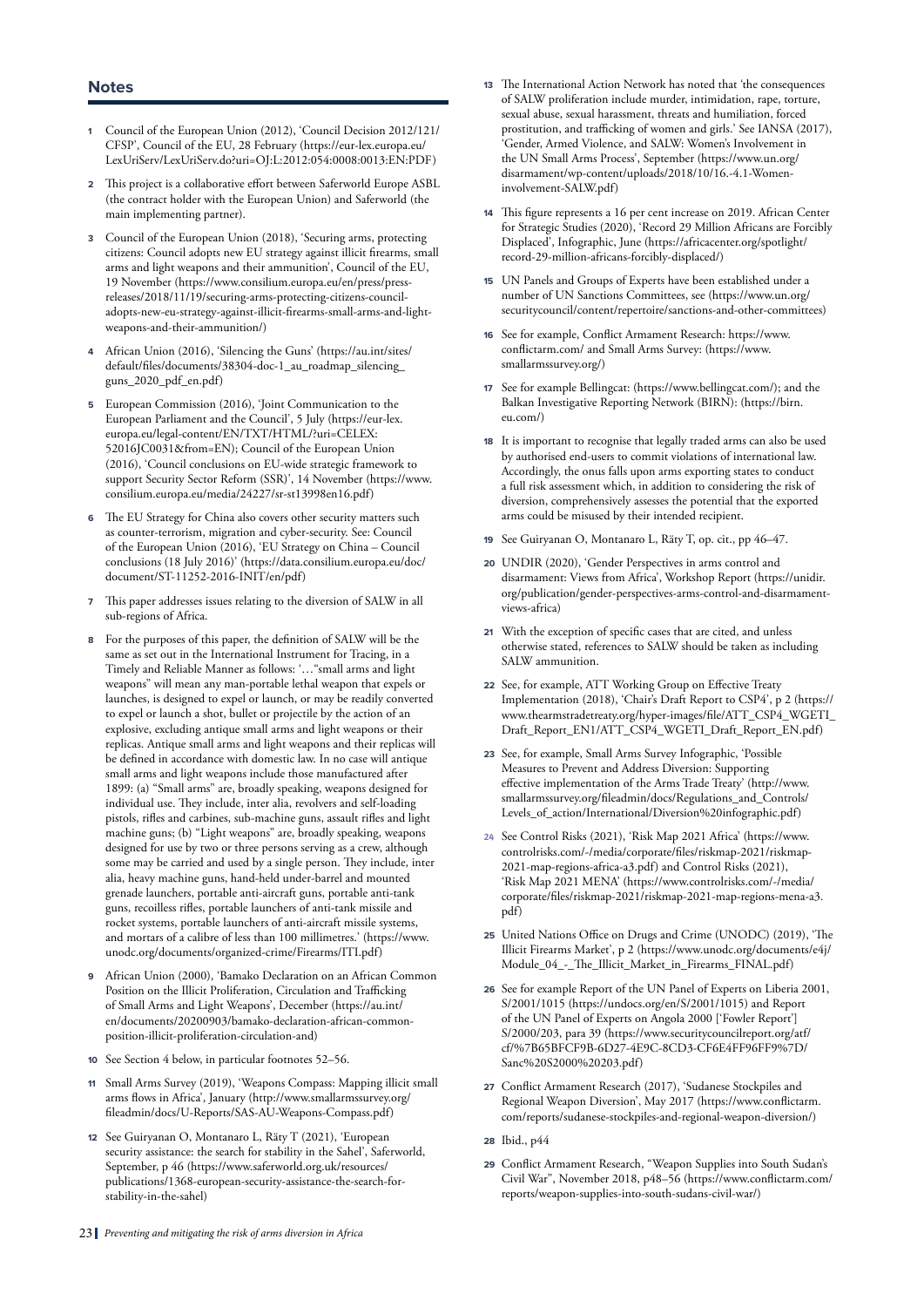- **30** Seventeenth annual report according to Article 8(2) of Council Common Position 2008/944/CFSP defining common rules governing control of exports of military technology and equipment (2016/C 163/01) ([https://eur-lex.europa.eu/legal-content/EN/TXT/](https://eur-lex.europa.eu/legal-content/EN/TXT/PDF/?uri=OJ:C:2016:163:FULL&from=EN) [PDF/?uri=OJ:C:2016:163:FULL&from=EN](https://eur-lex.europa.eu/legal-content/EN/TXT/PDF/?uri=OJ:C:2016:163:FULL&from=EN))
- **31** Conflict Armament Research (2018), 'Weapon Supplies into South Sudan's Civil War', November, p 49 ([https://www.conflictarm.com/](https://www.conflictarm.com/reports/weapon-supplies-into-south-sudans-civil-war/) [reports/weapon-supplies-into-south-sudans-civil-war/\)](https://www.conflictarm.com/reports/weapon-supplies-into-south-sudans-civil-war/)
- **32** Ibid., p 50
- **33** See Guiryanan O, Montanaro L, Räty T, op. cit., p 46.
- **34** Conflict Armament Research (2016), 'Investigating Cross-Border Weapons Transfers in the Sahel', pp 29–30 [\(https://www.conflictarm.](https://www.conflictarm.com/reports/investigating-cross-border-weapon-transfers-in-the-sahel/) [com/reports/investigating-cross-border-weapon-transfers-in-the](https://www.conflictarm.com/reports/investigating-cross-border-weapon-transfers-in-the-sahel/)[sahel/\)](https://www.conflictarm.com/reports/investigating-cross-border-weapon-transfers-in-the-sahel/)
- **35** Report of the UN Panel of Experts on Somalia, September 2020, S/2020/949 ([https://www.securitycouncilreport.org/atf/cf/%7B65BF](https://www.securitycouncilreport.org/atf/cf/%7B65BFCF9B-6D27-4E9C-8CD3-CF6E4FF96FF9%7D/S_2020_949.pdf) [CF9B-6D27-4E9C-8CD3-CF6E4FF96FF9%7D/S\\_2020\\_949.pdf\)](https://www.securitycouncilreport.org/atf/cf/%7B65BFCF9B-6D27-4E9C-8CD3-CF6E4FF96FF9%7D/S_2020_949.pdf)
- **36** Conflict Armament Research (2015), 'Non-state Armed Groups in the Central African Republic' January, p 25 ([https://www.](https://www.conflictarm.com/reports/non-state-armed-groups-in-the-central-african-republic/) [conflictarm.com/reports/non-state-armed-groups-in-the-central](https://www.conflictarm.com/reports/non-state-armed-groups-in-the-central-african-republic/)[african-republic/](https://www.conflictarm.com/reports/non-state-armed-groups-in-the-central-african-republic/))
- **37** Small Arms Survey (2019), op cit.
- **38** UN Operational Data Portal (2015), 'Ghana Police Seize Big Haul of Illegal Weapons', 15 December ([https://data2.unhcr.org/en/](https://data2.unhcr.org/en/news/11840) [news/11840\)](https://data2.unhcr.org/en/news/11840)
- **39** UN Group of Experts on the Democratic Republic of the Congo (2012), 'Final Report', UN Document S/2021/843, November, p 36 ([https://www.securitycouncilreport.org/atf/cf/%7B65BFCF9B-](https://www.securitycouncilreport.org/atf/cf/%7B65BFCF9B-6D27-4E9C-8CD3-CF6E4FF96FF9%7D/s_2012_843.pdf)[6D27-4E9C-8CD3-CF6E4FF96FF9%7D/s\\_2012\\_843.pdf\)](https://www.securitycouncilreport.org/atf/cf/%7B65BFCF9B-6D27-4E9C-8CD3-CF6E4FF96FF9%7D/s_2012_843.pdf)
- **40** Civilian Secretariat for Police Service, Republic of South Africa (2020), 'Managing misconduct in the SAPS: SAPS' Lost & Stolen Firearms', Research Brief, December [\(http://www.policesecretariat.gov.za/](http://www.policesecretariat.gov.za/downloads/reports/final_research_brief_lost_stolen_firearms.pdf) [downloads/reports/final\\_research\\_brief\\_lost\\_stolen\\_firearms.pdf](http://www.policesecretariat.gov.za/downloads/reports/final_research_brief_lost_stolen_firearms.pdf))
- **41** Marsh N (2017), 'Brothers Came Back with Weapons: The Effects of Arms Proliferation from Libya', PRISM 6 (4), May [\(https://cco.](https://cco.ndu.edu/PRISM-6-4/Article/1171858/brothers-came-back-with-weapons-the-effects-of-arms-proliferation-from-libya/) [ndu.edu/PRISM-6-4/Article/1171858/brothers-came-back-with](https://cco.ndu.edu/PRISM-6-4/Article/1171858/brothers-came-back-with-weapons-the-effects-of-arms-proliferation-from-libya/)[weapons-the-effects-of-arms-proliferation-from-libya/](https://cco.ndu.edu/PRISM-6-4/Article/1171858/brothers-came-back-with-weapons-the-effects-of-arms-proliferation-from-libya/))
- **42** Small Arms Survey (2019), 'The West Africa-Sahel Connection', December, p 5 [\(http://www.smallarmssurvey.org/fileadmin/docs/](http://www.smallarmssurvey.org/fileadmin/docs/T-Briefing-Papers/SAS-BP-West-Africa-Sahel-Connection.pdf) [T-Briefing-Papers/SAS-BP-West-Africa-Sahel-Connection.pdf\)](http://www.smallarmssurvey.org/fileadmin/docs/T-Briefing-Papers/SAS-BP-West-Africa-Sahel-Connection.pdf)
- **43** *Niger Inter* (2017), 'Saisie d'Armes à Abalak', February ([http://nigerinter.com/2017/02/saisie-darmes-a-abalak-la-vigilante](http://nigerinter.com/2017/02/saisie-darmes-a-abalak-la-vigilante-manoeuvre-de-la-police-anti-terroriste/)[manoeuvre-de-la-police-anti-terroriste/\)](http://nigerinter.com/2017/02/saisie-darmes-a-abalak-la-vigilante-manoeuvre-de-la-police-anti-terroriste/)
- **44** UN Panel of Experts on Somalia (2020), 'Final Report', UN Document S/2020/949, September, p 29 ([https://www.](https://www.securitycouncilreport.org/atf/cf/%7B65BFCF9B-6D27-4E9C-8CD3-CF6E4FF96FF9%7D/S_2020_949.pdf) [securitycouncilreport.org/atf/cf/%7B65BFCF9B-6D27-4E9C-](https://www.securitycouncilreport.org/atf/cf/%7B65BFCF9B-6D27-4E9C-8CD3-CF6E4FF96FF9%7D/S_2020_949.pdf)[8CD3-CF6E4FF96FF9%7D/S\\_2020\\_949.pdf\)](https://www.securitycouncilreport.org/atf/cf/%7B65BFCF9B-6D27-4E9C-8CD3-CF6E4FF96FF9%7D/S_2020_949.pdf)
- **45** UN Panel of Experts on the Central African Republic (2021), 'Midterm Report', UN Document S/2021/87, January, p 108 [\(https://](https://digitallibrary.un.org/record/3899092/files/S_2021_87-EN.pdf) [digitallibrary.un.org/record/3899092/files/S\\_2021\\_87-EN.pdf\)](https://digitallibrary.un.org/record/3899092/files/S_2021_87-EN.pdf)
- **46** For example, the diverging approaches to arms transfers to Saudi Arabia for use in Yemen among States Parties to the Arms Trade Treaty. See Control Arms (2021), 'Renewed hope for Yemen as more countries halt arms transfers to Saudi-led coalition', 3 February ([https://controlarms.org/blog/halt-arms-sales-for-use-in-yemen/\)](https://controlarms.org/blog/halt-arms-sales-for-use-in-yemen/)
- **47** Wezeman PD, Kuimova A, Wezeman ST (2021), 'Trends in International Arms Transfers, 2020', Stockholm International Peace Research Institute (SIPRI) Fact Sheet, March ([https://sipri.org/sites/](https://sipri.org/sites/default/files/2021-03/fs_2103_at_2020.pdf) [default/files/2021-03/fs\\_2103\\_at\\_2020.pdf](https://sipri.org/sites/default/files/2021-03/fs_2103_at_2020.pdf))
- **48** [https://www.unodc.org/unodc/en/firearms-protocol/the-firearms](https://www.unodc.org/unodc/en/firearms-protocol/the-firearms-protocol.html)[protocol.html](https://www.unodc.org/unodc/en/firearms-protocol/the-firearms-protocol.html) [legally binding Protocol addressing the illicit trade in firearms supplementary to the United Nations Convention against Transnational Organized Crime with 36 States Parties and one Signatory from Africa]
- **49** [https://undocs.org/en/A/CONF.192/15\(SUPP\)](https://undocs.org/en/A/CONF.192/15(SUPP)) [politically binding agreement covering small arms and light weapons]
- **50** <https://www.unodc.org/documents/organized-crime/Firearms/ITI.pdf> [politically binding agreement covering small arms and light weapons]
- **51** [https://www.thearmstradetreaty.org/hyper-images/file/TheArmsTrade](https://www.thearmstradetreaty.org/hyper-images/file/TheArmsTradeTreaty1/TheArmsTradeTreaty.pdf) [Treaty1/TheArmsTradeTreaty.pdf](https://www.thearmstradetreaty.org/hyper-images/file/TheArmsTradeTreaty1/TheArmsTradeTreaty.pdf) [legally binding Treaty covering seven categories of major conventional weapons, small arms, light weapons, parts and components and ammunition, with 28 States Parties and 12 Signatories from Africa]
- **52** African Union (2016), 'Silencing the Guns', op. cit.
- **53** [https://www.sipri.org/sites/default/files/research/disarmament/](https://www.sipri.org/sites/default/files/research/disarmament/dualuse/pdf-archive-att/pdfs/recsa-nairobi-protocol-for-the-prevention-control-and-reduction-of-small-arms-and-light-weapons-in-the-great-lakes-region-and-the-horn-of-africa.pdf) [dualuse/pdf-archive-att/pdfs/recsa-nairobi-protocol-for-the](https://www.sipri.org/sites/default/files/research/disarmament/dualuse/pdf-archive-att/pdfs/recsa-nairobi-protocol-for-the-prevention-control-and-reduction-of-small-arms-and-light-weapons-in-the-great-lakes-region-and-the-horn-of-africa.pdf)[prevention-control-and-reduction-of-small-arms-and-light-weapons](https://www.sipri.org/sites/default/files/research/disarmament/dualuse/pdf-archive-att/pdfs/recsa-nairobi-protocol-for-the-prevention-control-and-reduction-of-small-arms-and-light-weapons-in-the-great-lakes-region-and-the-horn-of-africa.pdf)[in-the-great-lakes-region-and-the-horn-of-africa.pdf](https://www.sipri.org/sites/default/files/research/disarmament/dualuse/pdf-archive-att/pdfs/recsa-nairobi-protocol-for-the-prevention-control-and-reduction-of-small-arms-and-light-weapons-in-the-great-lakes-region-and-the-horn-of-africa.pdf) [legally binding agreement covering small arms, light weapons and ammunition, with 11 States Parties: Burundi, Democratic Republic of Congo, Djibouti, Ethiopia, Eritrea, Kenya, Rwanda, Seychelles, Sudan, Tanzania, Uganda]
- **54** <https://recsasec.org/> [intergovernmental organisation promoting implementation of the Nairobi Protocol with four additional members – Central African Republic, Republic of Congo, Somalia and South Sudan]
- **55** [https://www.sadc.int/files/8613/5292/8361/Protocol\\_on\\_the\\_](https://www.sadc.int/files/8613/5292/8361/Protocol_on_the_Control_of_Firearms_Ammunition2001.pdf) [Control\\_of\\_Firearms\\_Ammunition2001.pdf](https://www.sadc.int/files/8613/5292/8361/Protocol_on_the_Control_of_Firearms_Ammunition2001.pdf) [legally binding agreement addressing the illicit trade in firearms with 14 States Parties: Angola, Botswana, Democratic Republic of Congo, Lesotho, Malawi, Mauritius, Mozambique, Namibia, Seychelles, South Africa, Swaziland, Tanzania, Zambia and Zimbabwe]
- **56** [https://www.sipri.org/sites/default/files/research/disarmament/](https://www.sipri.org/sites/default/files/research/disarmament/dualuse/pdf-archive-att/pdfs/ecowas-convention-on-small-arms-and-light-weapons-their-ammunition-and-other-related-materials.pdf) [dualuse/pdf-archive-att/pdfs/ecowas-convention-on-small-arms-and](https://www.sipri.org/sites/default/files/research/disarmament/dualuse/pdf-archive-att/pdfs/ecowas-convention-on-small-arms-and-light-weapons-their-ammunition-and-other-related-materials.pdf)[light-weapons-their-ammunition-and-other-related-materials.pdf](https://www.sipri.org/sites/default/files/research/disarmament/dualuse/pdf-archive-att/pdfs/ecowas-convention-on-small-arms-and-light-weapons-their-ammunition-and-other-related-materials.pdf) [legally binding agreement with 14 States Parties: Benin, Burkina Faso, Cape Verde, Côte d'Ivoire, Ghana, Guinea, Guinea-Bissau, Liberia, Mali, Niger, Nigeria, Senegal, Sierra Leone and Togo]
- **57** [https://treaties.un.org/doc/Treaties/2010/04/20100430%20](https://treaties.un.org/doc/Treaties/2010/04/20100430%2001-12%20PM/Ch_xxvi-7.pdf) [01-12%20PM/Ch\\_xxvi-7.pdf](https://treaties.un.org/doc/Treaties/2010/04/20100430%2001-12%20PM/Ch_xxvi-7.pdf) [legally binding agreement covering small arms, light weapons and ammunition, with 11 States Parties: Angola, Burundi, Cameroon, Central African Republic, Chad, Democratic Republic of Congo, Republic of Congo, Gabon, Equatorial Guinea, Rwanda, Sao Tome and Principe]
- **58** [https://eur-lex.europa.eu/legal-content/EN/TXT/PDF/?uri=CELEX:](https://eur-lex.europa.eu/legal-content/EN/TXT/PDF/?uri=CELEX:32008E0944&from=EN) [32008E0944&from=EN](https://eur-lex.europa.eu/legal-content/EN/TXT/PDF/?uri=CELEX:32008E0944&from=EN) [legally binding agreement for all 27 EU Member States covering all conventional weapons, parts, components and ammunition on the EU Common Military List]
- **59** MOSAIC is a set of voluntary, practical guidance notes that each combine the best small-arms expertise in succinct, operational advice. MOSAIC is the result of a decade of coordinated work within the UN system. (h[ttps://www.un.org/disarmament/convarms/mosaic/\)](ttps://www.un.org/disarmament/convarms/mosaic/)
- **60** UN SaferGuard: International Ammunition Technical Guidelines: <https://unsaferguard.org/un-saferguard/guide-lines>
- **61** <https://www.wassenaar.org/>The Wassenaar Arrangement has generated a significant body of guidelines relevant to conventional arms transfer control, including for the prevention of diversion.
- **62** <https://www.osce.org/forum-for-security-cooperation/107435>The OSCE Document on Small Arms (2000) provides the foundation for a body of guidelines and best practices for SALW control.
- **63** SIPRI 'Arms embargoes' database [\(https://www.sipri.org/databases/](https://www.sipri.org/databases/embargoes) [embargoes\)](https://www.sipri.org/databases/embargoes)
- **64** See, for example, Koné H (2020), 'Where do Sahel terrorist get their heavy weapons', Institute for Security Studies, February ([https://](https://issafrica.org/iss-today/where-do-sahel-terrorists-get-their-heavy-weapons) [issafrica.org/iss-today/where-do-sahel-terrorists-get-their-heavy](https://issafrica.org/iss-today/where-do-sahel-terrorists-get-their-heavy-weapons)[weapons\)](https://issafrica.org/iss-today/where-do-sahel-terrorists-get-their-heavy-weapons)
- **65** For further details on entity watch lists, see Saferworld (2019), 'Strategic Trade Control Outreach and Industry Compliance', May, pp 15–16 ([https://www.saferworld.org.uk/downloads/strategic-trade](https://www.saferworld.org.uk/downloads/strategic-trade-control-outreach-and-industry-compliance.pdf)[control-outreach-and-industry-compliance.pdf](https://www.saferworld.org.uk/downloads/strategic-trade-control-outreach-and-industry-compliance.pdf))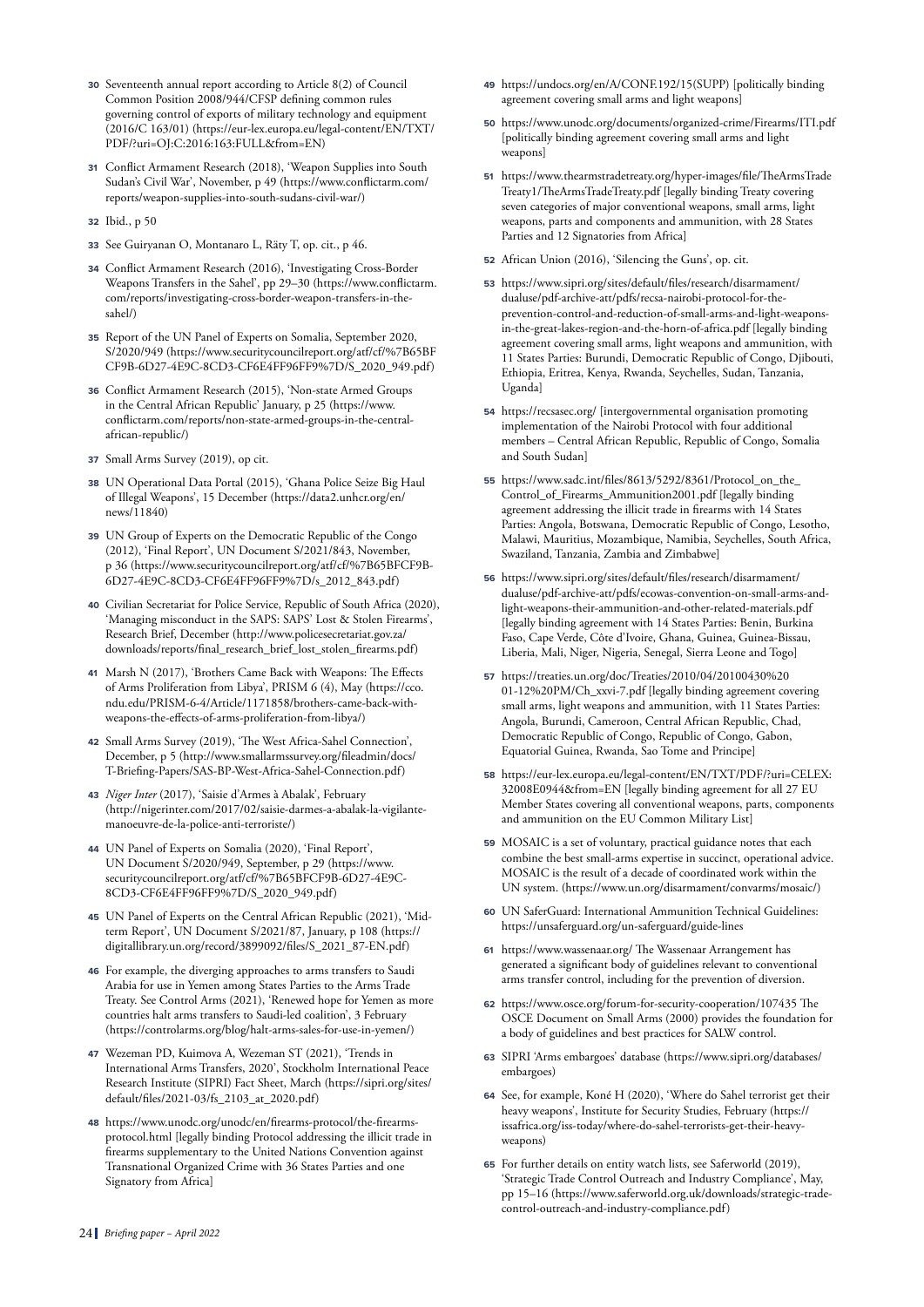- **66** 'National controls over the end-user and end-use of internationally transferred small arms and light weapons', Modular Small-Arms-Control Implementation Compendium (MOSAIC) 03.21, Version 1.0 2014- 06-17 [\(https://www.un.org/disarmament/wp-content/uploads/2018/10/](https://www.un.org/disarmament/wp-content/uploads/2018/10/MOSAIC-03.21-2014EV1.0.pdf) [MOSAIC-03.21-2014EV1.0.pdf](https://www.un.org/disarmament/wp-content/uploads/2018/10/MOSAIC-03.21-2014EV1.0.pdf))
- **67** Ibid.
- **68** Wezeman PD et al., op. cit. Of SIPRI's list of the top 40 largest importers of major arms 2016–20 Egypt is third placed with a 5.8% of global arms imports; Algeria is sixth place with a 4.3% share. The only other African states on this list are Morocco (29th with a 0.9% share) and Angola (39th with a 0.5% share).
- **69** United Nations Register of Conventional Arms (UNROCA): <https://www.unroca.org/>
- **70** Interpol's iARMS database includes records pertaining to more than a million illicit firearms and can be accessed by police forces around the world. ([https://www.interpol.int/en/Crimes/Firearms-trafficking/Illicit-](https://www.interpol.int/en/Crimes/Firearms-trafficking/Illicit-Arms-Records-and-tracing-Management-System-iARMS)[Arms-Records-and-tracing-Management-System-iARMS\)](https://www.interpol.int/en/Crimes/Firearms-trafficking/Illicit-Arms-Records-and-tracing-Management-System-iARMS)
- **71** MOSAIC 05.31 (2012), 'Tracing illicit small arms and light weapons', August [\(https://unoda-web.s3.amazonaws.com/wp-content/](https://unoda-web.s3.amazonaws.com/wp-content/uploads/2019/05/MOSAIC-05.31-2012EV1.0.pdf) [uploads/2019/05/MOSAIC-05.31-2012EV1.0.pdf](https://unoda-web.s3.amazonaws.com/wp-content/uploads/2019/05/MOSAIC-05.31-2012EV1.0.pdf))
- **72** MOSAIC 05.30 (2012), 'Marking and recordkeeping', August ([https://unoda-web.s3.amazonaws.com/wp-content/uploads/2019/05/](https://unoda-web.s3.amazonaws.com/wp-content/uploads/2019/05/MOSAIC-05.30-2012EV1.1.pdf) [MOSAIC-05.30-2012EV1.1.pdf](https://unoda-web.s3.amazonaws.com/wp-content/uploads/2019/05/MOSAIC-05.30-2012EV1.1.pdf))
- **73** Ibid.
- **74** Ibid.
- **75** Badmus IA (2009), 'Managing Arms in Peace Processes: ECOWAS and the West African Civil Conflicts', Centro de Estudos Africanos: Universidad do Porto, p 23 [\(https://www.africanos.eu/images/](https://www.africanos.eu/images/publicacoes/working_papers/WP_2008_19.pdf) [publicacoes/working\\_papers/WP\\_2008\\_19.pdf](https://www.africanos.eu/images/publicacoes/working_papers/WP_2008_19.pdf))
- **76** See, for example, the Organization for Security and Co-operation in Europe (2003), 'Handbook of Best Practices on Small Arms and Light Weapons' (<https://www.osce.org/files/f/documents/e/a/13616.pdf>); MOSAIC 05.20 (2012), August ([https://unoda-web.s3.amazonaws.com/](https://unoda-web.s3.amazonaws.com/wp-content/uploads/2019/05/MOSAIC-05.20-2012EV1.0.pdf) [wp-content/uploads/2019/05/MOSAIC-05.20-2012EV1.0.pdf](https://unoda-web.s3.amazonaws.com/wp-content/uploads/2019/05/MOSAIC-05.20-2012EV1.0.pdf))
- **77** See, for example, Halo Trust: [https://www.halotrust.org/what-we-do/](https://www.halotrust.org/what-we-do/our-work/managing-weapons-and-ammunition/physical-security-and-stockpile-management-pssm/) [our-work/managing-weapons-and-ammunition/physical-security-and](https://www.halotrust.org/what-we-do/our-work/managing-weapons-and-ammunition/physical-security-and-stockpile-management-pssm/)[stockpile-management-pssm/;](https://www.halotrust.org/what-we-do/our-work/managing-weapons-and-ammunition/physical-security-and-stockpile-management-pssm/) UN Office for Disarmament Affairs (2018), 'Malian officials trained on new SOPs for physical security and stockpile management of weapons and ammunition', February ([https://](https://www.un.org/disarmament/update/malian-officials-trained-on-new-sops-for-physical-security-and-stockpile-management-of-weapons-and-ammunition/) [www.un.org/disarmament/update/malian-officials-trained-on-new](https://www.un.org/disarmament/update/malian-officials-trained-on-new-sops-for-physical-security-and-stockpile-management-of-weapons-and-ammunition/)[sops-for-physical-security-and-stockpile-management-of-weapons-and](https://www.un.org/disarmament/update/malian-officials-trained-on-new-sops-for-physical-security-and-stockpile-management-of-weapons-and-ammunition/)[ammunition/\)](https://www.un.org/disarmament/update/malian-officials-trained-on-new-sops-for-physical-security-and-stockpile-management-of-weapons-and-ammunition/); Bonn International Centre for Conflict Studies, 'Capacity development and advice on SALW control in Africa' ([https://www.bicc.](https://www.bicc.de/research-clusters/project/project/capacity-development-and-advice-on-salw-control-in-africa-144/) [de/research-clusters/project/project/capacity-development-and-advice-on](https://www.bicc.de/research-clusters/project/project/capacity-development-and-advice-on-salw-control-in-africa-144/)[salw-control-in-africa-144/](https://www.bicc.de/research-clusters/project/project/capacity-development-and-advice-on-salw-control-in-africa-144/)).
- **78** UN Programme of Action, op. cit., Section II paragraphs 17, 18, 29 and Section III paragraphs 6, 8
- **79** UN Firearms Protocol, op. cit., Article 11
- **80** Small Arms Survey (2019), op. cit., p 3.
- **81** MOSAIC 05.20 (2012), op. cit.
- **82** See the International Ammunition Technical Guidelines (IATG) for a comprehensive exposition of risks and associated measures related to the storage of ammunition. [https://unsaferguard.org/un-saferguard/](https://unsaferguard.org/un-saferguard/guide-lines) [guide-lines](https://unsaferguard.org/un-saferguard/guide-lines)
- **83** Camello M (2012), 'Post-export controls: towards a generalized practice in the European Union?', GRIP, 12 April ([https://grip.org/post-export](https://grip.org/post-export-controls-towards-a-generalized-practice-in-the-european-union/)[controls-towards-a-generalized-practice-in-the-european-union/\)](https://grip.org/post-export-controls-towards-a-generalized-practice-in-the-european-union/)
- **84** Control Arms ATT Monitor 2020 (2020), p 30 ([https://attmonitor.org/](https://attmonitor.org/wp-content/uploads/2020/11/EN_ATT_Monitor-Report-2020_Online.pdf) [wp-content/uploads/2020/11/EN\\_ATT\\_Monitor-Report-2020\\_Online.](https://attmonitor.org/wp-content/uploads/2020/11/EN_ATT_Monitor-Report-2020_Online.pdf) [pdf\)](https://attmonitor.org/wp-content/uploads/2020/11/EN_ATT_Monitor-Report-2020_Online.pdf)
- **85** German Federal Ministry for Economic Affairs (2019), 'A restrictive, responsible policy for the export of military equipment', June [\(https://www.bmwi.de/Redaktion/EN/Dossier/export-controls-for](https://www.bmwi.de/Redaktion/EN/Dossier/export-controls-for-military-equipment.html)[military-equipment.html\)](https://www.bmwi.de/Redaktion/EN/Dossier/export-controls-for-military-equipment.html)
- **86** Notwithstanding the 'New for Old' policy, since 2019 the German Government have adopted a presumption against exporting small arms to non-EU and/or non-NATO countries. See *Reuters* (2019), 'Germany to ban exports of side-arms to non-allies', 24 June [\(https://www.reuters.](https://www.reuters.com/article/us-germany-armsexports-idUSKCN1TP1OZ) [com/article/us-germany-armsexports-idUSKCN1TP1OZ](https://www.reuters.com/article/us-germany-armsexports-idUSKCN1TP1OZ))
- **87** Information provided in discussions between Saferworld and German Federal Foreign Office personnel, November 2020.
- **88** Forum on China–Africa Cooperation:<http://www.focac.org/eng/>
- **89** Council of the European Union (2018), 'Securing arms, protecting citizens: Council adopts new EU strategy against illicit firearms, small arms and light weapons and their ammunition', 19 November [\(https://](https://www.consilium.europa.eu/en/press/press-releases/2018/11/19/securing-arms-protecting-citizens-council-adopts-new-eu-strategy-against-illicit-firearms-small-arms-and-light-weapons-and-their-ammunition/) [www.consilium.europa.eu/en/press/press-releases/2018/11/19/securing](https://www.consilium.europa.eu/en/press/press-releases/2018/11/19/securing-arms-protecting-citizens-council-adopts-new-eu-strategy-against-illicit-firearms-small-arms-and-light-weapons-and-their-ammunition/)[arms-protecting-citizens-council-adopts-new-eu-strategy-against-illicit](https://www.consilium.europa.eu/en/press/press-releases/2018/11/19/securing-arms-protecting-citizens-council-adopts-new-eu-strategy-against-illicit-firearms-small-arms-and-light-weapons-and-their-ammunition/)[firearms-small-arms-and-light-weapons-and-their-ammunition/\)](https://www.consilium.europa.eu/en/press/press-releases/2018/11/19/securing-arms-protecting-citizens-council-adopts-new-eu-strategy-against-illicit-firearms-small-arms-and-light-weapons-and-their-ammunition/)
- **90** See also European Parliament, Council of the European Union (2016), 'Joint Communication to the European Parliament and the Council: Elements for an EU-wide strategic framework to support security sector reform', July [\(https://eur-lex.europa.eu/legal-content/EN/TXT/](https://eur-lex.europa.eu/legal-content/EN/TXT/PDF/?uri=CELEX:52016JC0031&from=EN) [PDF/?uri=CELEX:52016JC0031&from=EN\)](https://eur-lex.europa.eu/legal-content/EN/TXT/PDF/?uri=CELEX:52016JC0031&from=EN)
- **91** United Nations Peace and Development Trust Fund (2017), The Secretary-General's Peace and Security Sub-Fund, List of 2017 [\(https://www.un.org/en/unpdf/peace2017.shtml\)](https://www.un.org/en/unpdf/peace2017.shtml)
- **92** UNSCAR: UN Trust Facility Supporting Cooperation on Arms Regulation:<https://www.un.org/disarmament/unscar/>
- **93** Arms Trade Treaty, Voluntary Trust Fund (VTF) [\(https://thearmstradetreaty.org/voluntary.html](https://thearmstradetreaty.org/voluntary.html))
- **94** European Commission, International Partnerships [\(https://ec.europa.eu/international-partnerships/home\\_en\)](https://ec.europa.eu/international-partnerships/home_en)